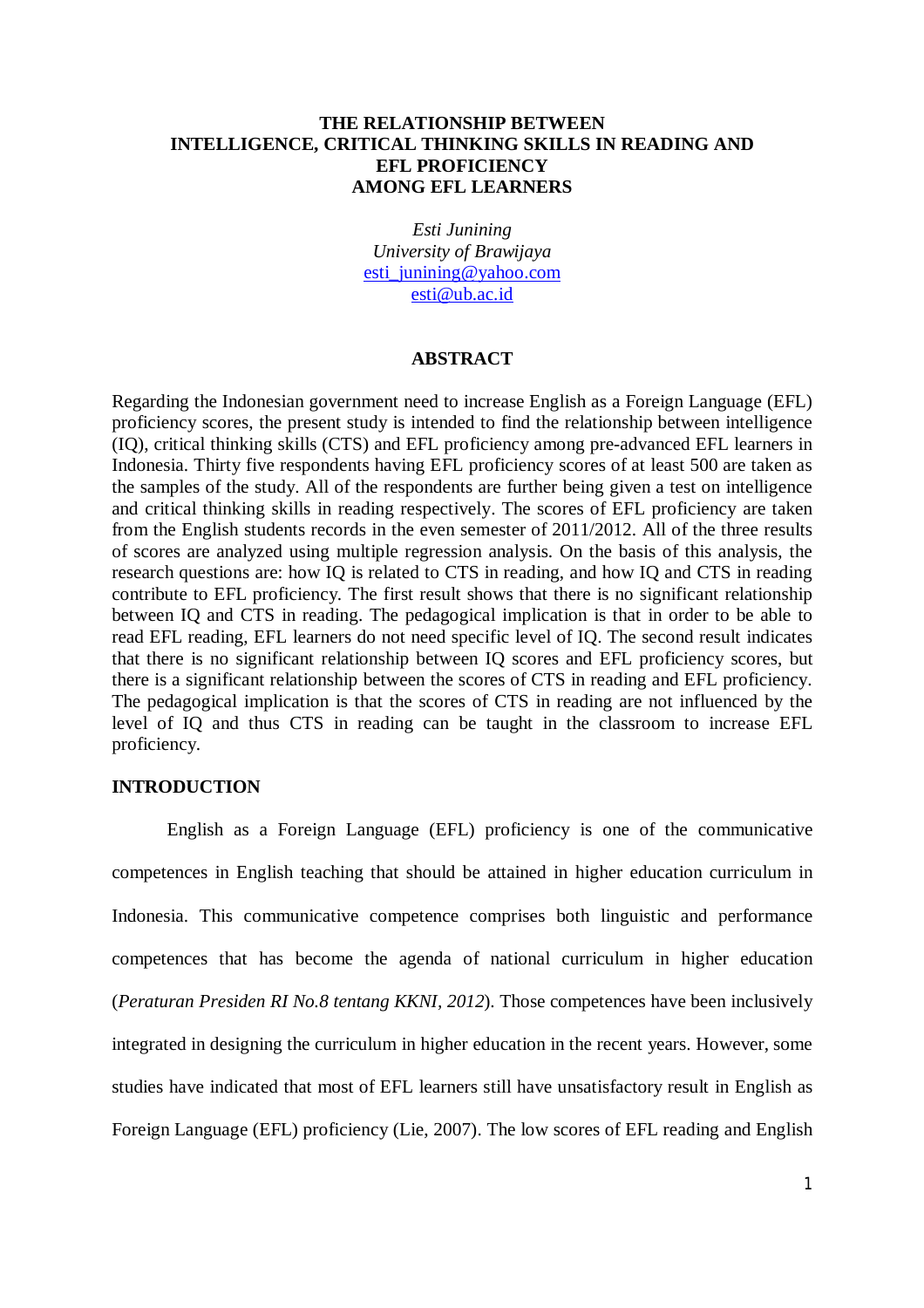communication is possibly the causes of the unsatisfactory scores on EFL proficiency. This finding is indicated as many studies to increase EFL reading competences (Sulistyo & Suharmanto, 2007; Lie, 2007, Iftanti, 2012). As the studies touch the external factors such as the unsatisfactory results of EFL proficiency, there are still few discussing the role of internal factors like intelligence and critical thinking skills in the development of EFL proficiency.

The relationship among intelligence, critical thinking skills in reading and EFL reading proficiency is tied by cognitive competences. Each contains both verbal and nonverbal reasoning as the primary components. The term verbal and non verbal reasoning in IQ (Sternberg, 2009) appears similar to the term analysis and assessment in CTS in reading (Paul, 2006), and it is equal to the term literal and evaluative competence in EFL reading proficiency based on Barrett's taxonomy of reading comprehension (Clymer, 1968).

Intelligence is a concept that can be viewed as tying together all of the cognitive psychology. Intelligent Quotient, further called IQ is defined as capacity to learn from experience, using metacognitive processes to enhance learning and the ability to adapt to the surrounding environment. For adult learners, it consists of six verbal competence or verbal scales and five performance competence or performance scales. The six verbal scales involve comprehension including linguistic competence and verbal reasoning; vocabulary, ability to develop new vocabularies; information, consisting schemata for general knowledge; similarities, ability to develop implied meaning; arithmetic, ability to count; and digit span that can stimulate attention and concentration. Performance scales includes five non verbal competence namely objects assembly that stimulates ability to make performance reasoning; block design, that is coordinating visual and motor; picture completion, to encourage intense observation; picture arrangement that sharpen analysis and logical thinking and digit symbol that advance motor skills (Sternberg, 2009).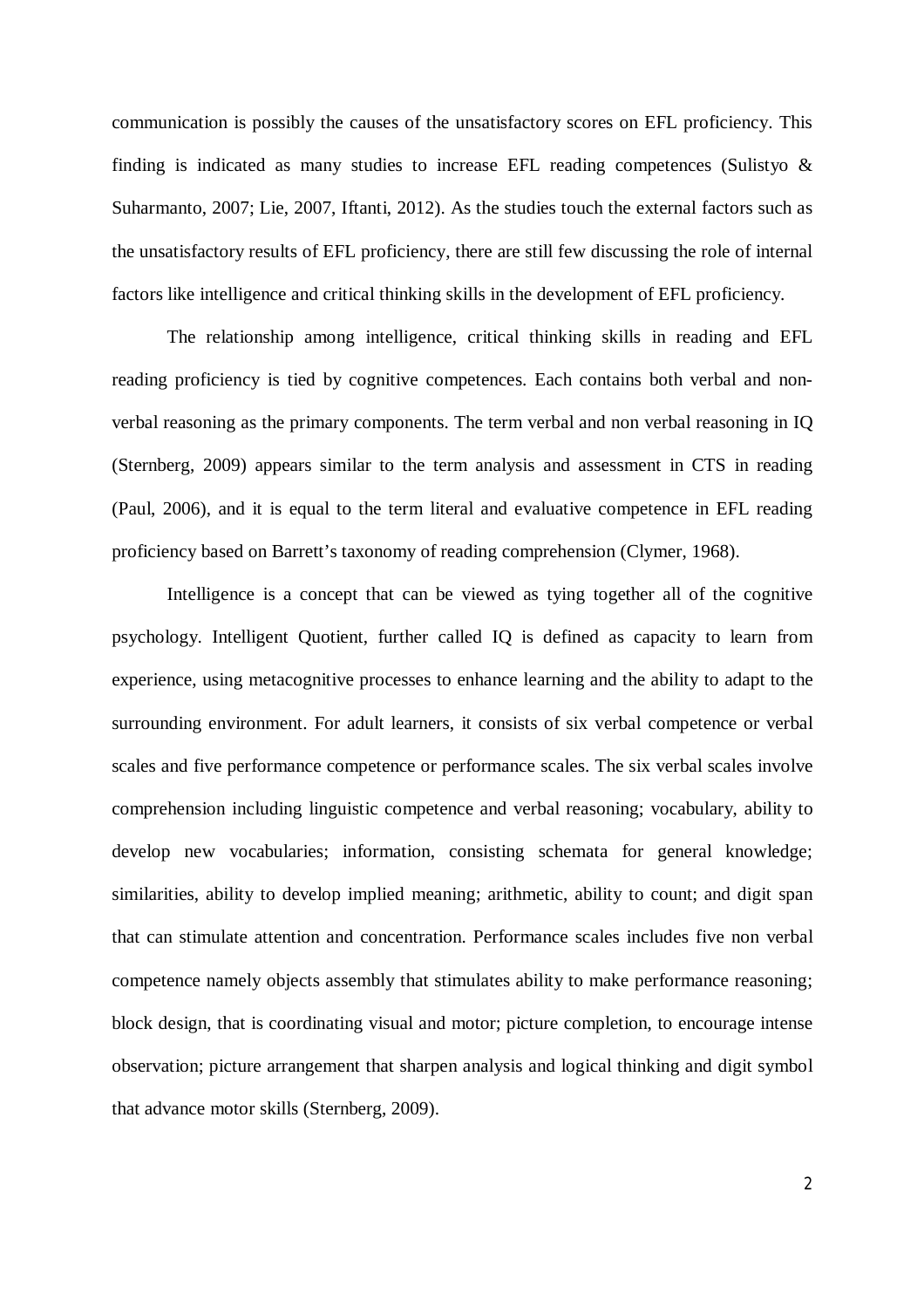There are various kinds of intelligence such as Intelligence Quotient (IQ), Emotional Quotient (EQ) and social intelligence, and each of which could be assessed. The way to assess intelligence is by conducting intelligence test or Intelligence Quotient (IQ) test. This type of test could be conducted to assess a person of a given life span.

Life-span development is a development of life from conception to the entire life. Santrock (2002) divides stages in life-span development into eight stages from the prenatal stage to the late adulthood. Firstly, the prenatal stage starts from conception to birth. Secondly, the infancy begins from birth at full term to about 18 months. Thirdly, the early childhood is from about 18 months to about 6 years. Next, the late childhood is about 6 years to about 13 years. After that, adolescence is from about 13 years to about 20 years. Early adulthood starts from about 20 years to about 30 years. Then, middle adulthood begins about 30 years to about 65 years. Finally, late adulthood is from about 65 years and older. The cognitive development of each period is varied. What has been the focus of this study is investigating the cognitive competences of early adulthood that is at the higher education between the ages of 20 to 30 years old and identifying their cognitive competences including intelligence, critical thinking skills and EFL reading proficiency. This becomes important to investigate due to the need of increasing EFL proficiency for Indonesian students (Suparmi 1991).

Other than life-span development, Clymer (1968) emphasizes on cognitive development which is divided into four stages namely sensorimotor stage (0-2), preoperational (2-7), concrete operations (7-11) and formal operations (11-up) (Sternberg, 2009). Firstly, in sensorimotor stage, a child begins life with small number of sensorimotor sequence, for example developing object permanence and the beginning of symbolic thought. Secondly, in preoperational stage, a child begins to develop egocentrism and improved ability to use symbolic thought. Thirdly, in the concrete operation stage a child can reason with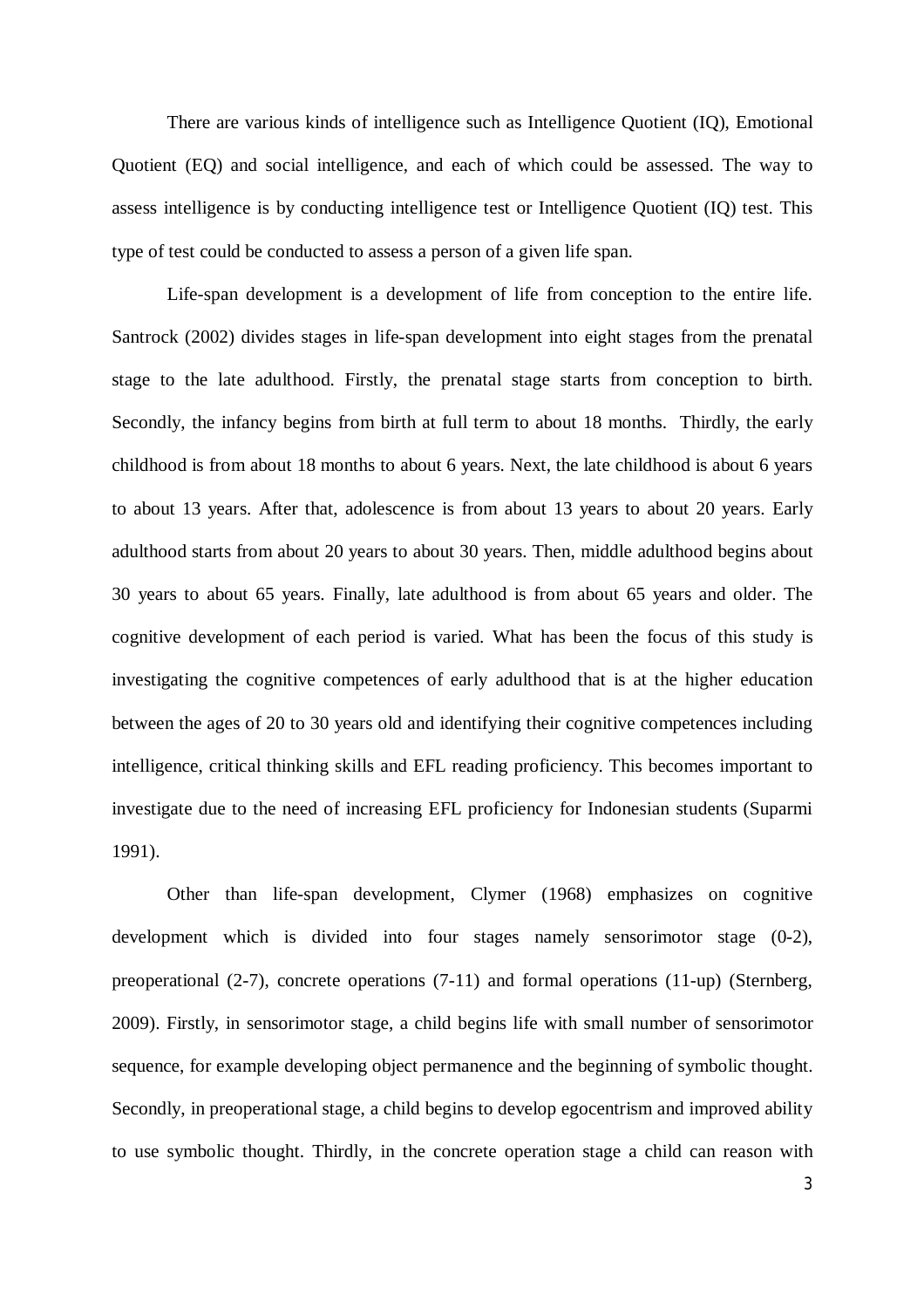respect to concrete and physical objects. Finally, in formal operation stage, a child could develop capacity for abstract reasoning and hypothetical thinking. This stage is the early beginning of critical thinking.

In addition to Clymer (1968), Perry (1970) continued the development of cognitive skills for early adulthood. It is commonly called post-formal thought. Post formal thought is ability to develop rigid reasoning to more flexible one. These two elements are the key elements of post-formal thought which is a mature thinking based on logic, subjective and intuitive experience. This way of thinking helps a person to solve ambiguity, to clear skepticism, to reduce inconsistency, to lessen contradiction, to tolerate imperfection and finally to accept compromise.

The cognitive developments in post formal thought are divided into four stages namely shifting gears, multiple causality, pragmatism and awareness of paradox. The first stage namely shifting gear is two ways of thinking between abstract and practice. In this stage, a thinker should be able to internalize what is abstract and how to apply it in practical situation. The second stage, multiple causality or the multiple solutions, is an ability to be aware of the reality that a problem has more than one cause, and automatically it has more than one solution. A higher education student should be aware of this phenomenon and regard it critically. The third stage, pragmatism, is an ability to choose the best solution from the many possibilities and recognize the chosen criteria. This stage challenges the higher education students to think critically to find the best decision. The last one is awareness of paradox. That is being aware of the fact that each solution carries its potential conflict. These four cognitive developments in higher education are the ones that occur in early adulthood, thus, people at these ages should be aware of these cognitive skills and use them appropriately.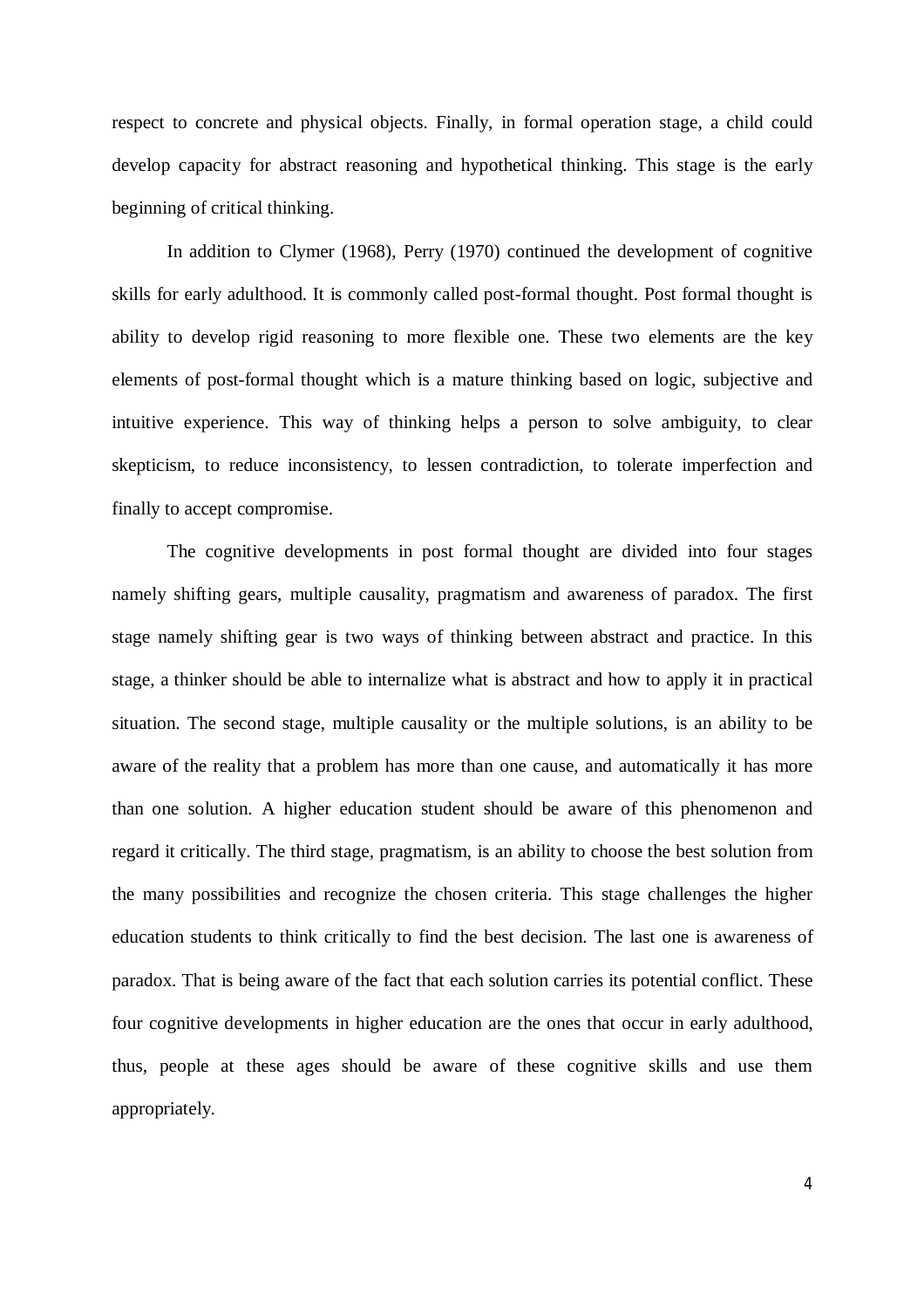The most common instrument to measure adult intelligence is Wechsler Adult Intelligence Scale (WAIS), which consists of crystallized and fluid intelligence (Sternberg, 2009). The former is the ability to use skills, knowledge and experience. It relies on accessing information from long-term memory. In WAIS, this crystallized intelligence can be measured in the verbal scales. Different from crystallized, fluid intelligence is the capacity to think logically and solve problems in novel situation. It is the ability to analyze and identify problems using logic (inductive and deductive reasoning). WAIS measures fluid intelligence on the performance scales. The overall scores in WAIS consists of combination of the two scales (Cherry, 2013)

The role of IQ in EFL proficiency scores can be traced through the verbal intelligence such as the skill of comprehending a message, understanding vocabularies, citing information and finding similarities. Such a comprehending and understanding belong to the cognitive domain of Bloom taxonomy (Huitt, 2004).

In addition to intelligence, critical thinking skills, further called CTS, is another skill that is required to survive in this globalization era. The tight and worldwide competition in this era requires people to have CTS to innovate ideas in technology, to increase educational quality and to produce outstanding human resources (Kameo, 2007). CTS in this study are defined as the ability to analyze and assess source of information to challenge the authority to identify the weakness of the argument using certain standards or criteria. The given standards and criteria are taken from Paul (2006) who elaborates CT into eight elements of reasoning and nine intellectual standards. These eight elements of reasoning are establishing purpose, raising questions, looking for information, making inferences, constructing concepts, making assumptions, drawing implications and establishing point of view, and nine intellectual standards. These eight elements actively help establishing reasoning skills to achieve particular intellectual standards. These standards are the nine intellectual standards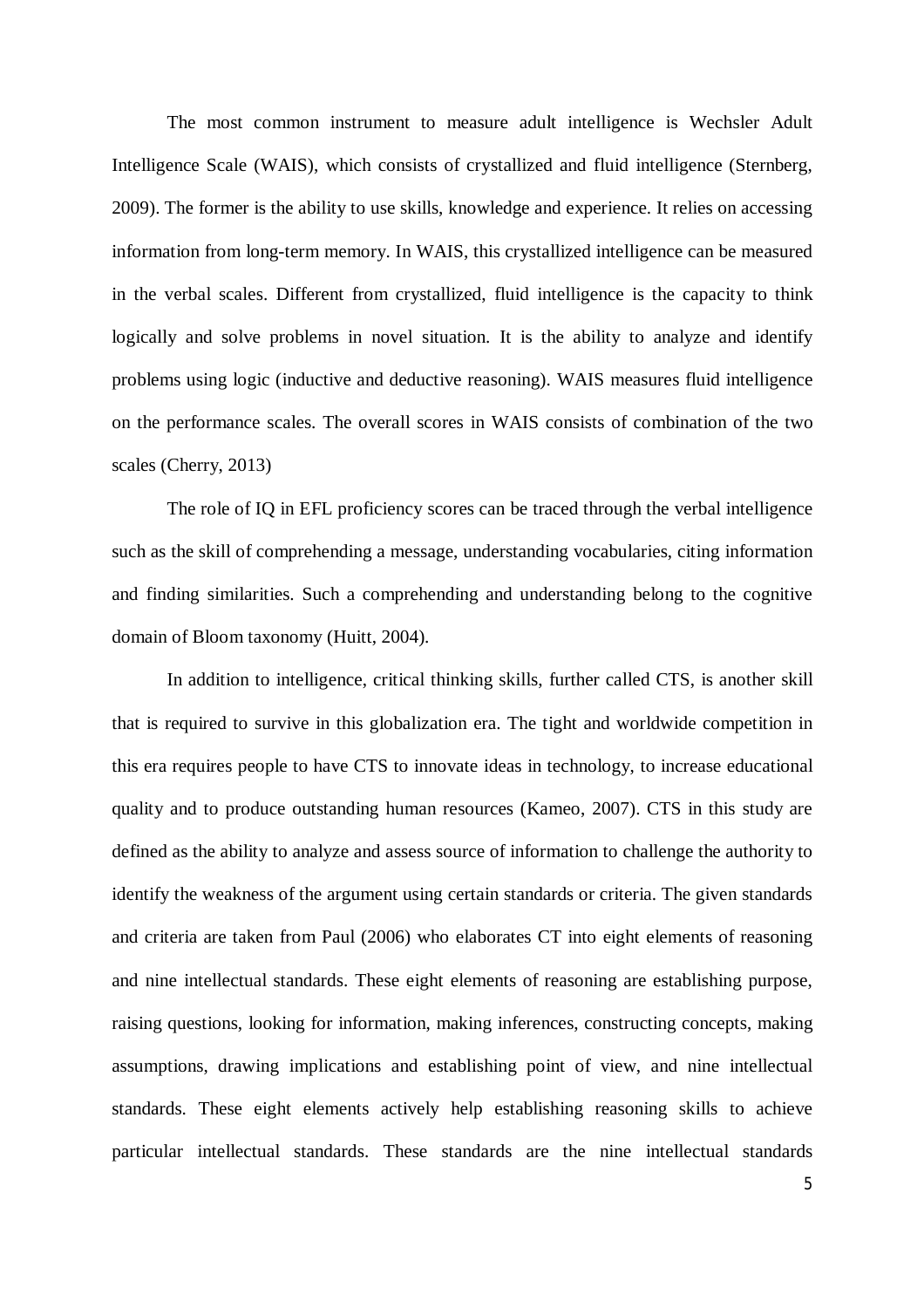considered as standards of judging something intellectually which consist of ability to identify clarity, accuracy, precision, relevance, depth, breadth, logic, significance and fairness. These nine standards can be used as a measurement to see how critical someone in thinking is. Since the eight elements and the nine standards of CT by Paul (2006) has been proved to be successful in measuring the CT of the students in different levels of competence (Stonewater J.K.& Wolcott, S.K. 2005, Crook, 2006; Scanlan, 2006; Niewoehner & Steidle, 2008).

Although CTS are important to conduct in the teaching and learning process, there are some constraints that hamper their implementation in the classroom; one of them is the cultural constraint. The CT-based learning, as mentioned above, is not yet cultivated well in EFL teaching and learning in Indonesia due to the cultural constraints. Kameo (2007) reported that no matter how good CT sounds in theory, it cannot be automatically transplanted into a culture which holds different values. There are two dimensions of culture in her point of view namely power distance and individualism. The former deals with the authority given by teachers to the students, and the latter related to the individualism. She emphasized that Indonesian students tend to respect their teachers too highly such as accepting answers of a question without questioning and waiting for top-down instruction without initiating. These two factors might be the indicators of valuing submissiveness that do not encourage the development of CTS (Kameo, 2007: 6). In terms of individualism, she added that EFL students tend to be dependent upon the teacher and upon each other. As a result, they tend to have low independence, self-reliance and self-confidence.

The above mentioned constraints need to be overcome properly. Some of the ways to minimize the problems are by cultivating CTS in all levels of education in Indonesia and integrating CT with four language skills. For example by incorporating the CTS with other subjects or language skills, and encouraging the EFL learners to think critically as early age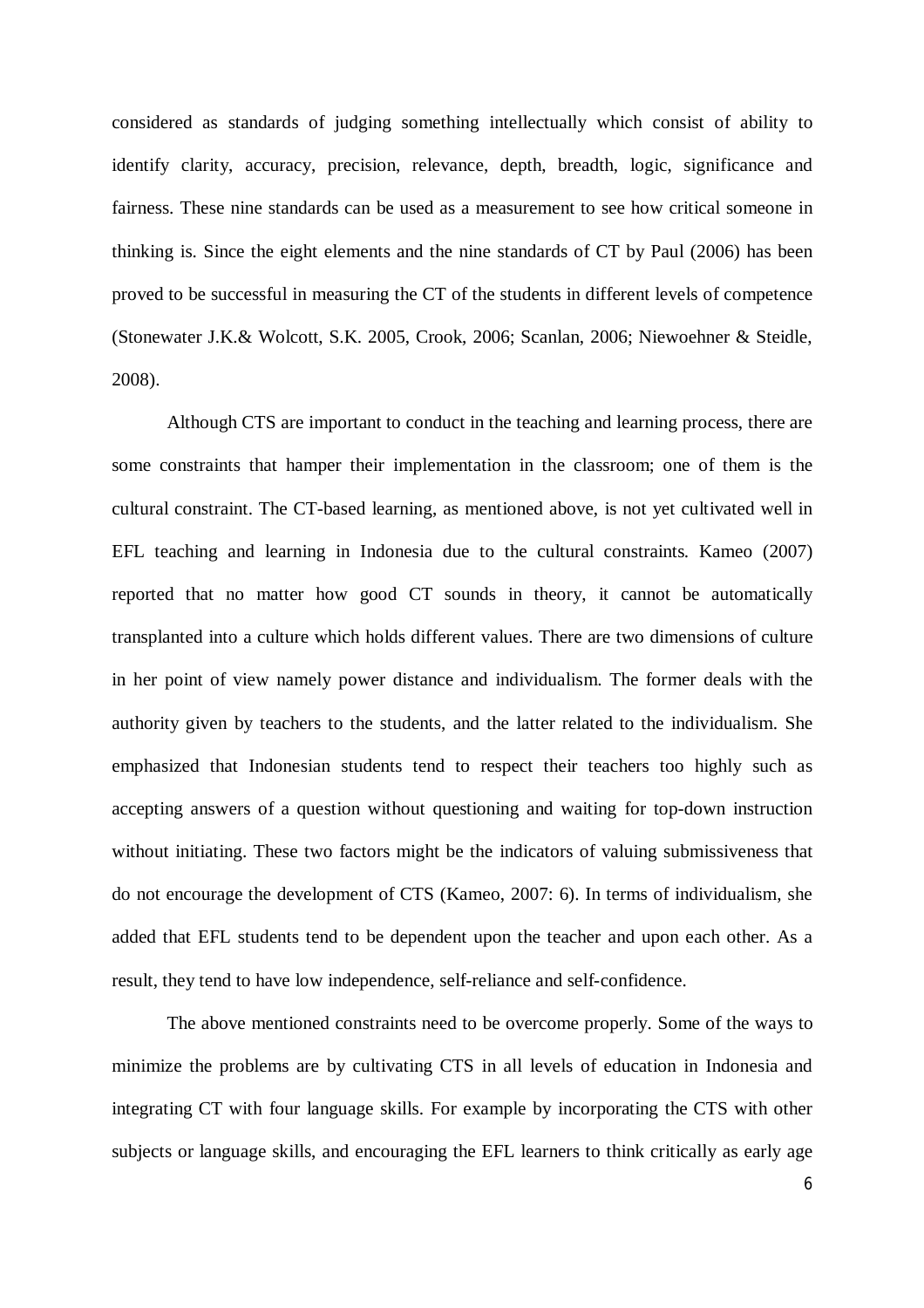as possible. If CT is cultivated properly as early as possible, Indonesian students may get used to thinking critically since the beginning. One of the ways to teach CT is by including the last three aspects of Bloom taxonomy of cognitive domain that is analysis, synthesis and evaluation as well as the last two domains of Barrett's taxonomy namely evaluation and appreciation in the question and answer section (Huitt,2004). In cultivating reading habit among the students, teachers could always encourage the students to develop their evaluation and appreciation on a particular topic. For example, instead of asking the literal and comprehension questions, teachers could stimulate questions that involve evaluation and appreciation such as "how about you?", "what will you do if you are in this position?" and so forth. These stimulating questions could raise the students' awareness and develop their thinking level.

Integrating CTS with other language skills such as reading, writing, speaking and listening are proven to yield more effective result as well. Some research findings indicated that activating this skill is proven to be effective in enhancing reading, writing and vocabulary (Crook, 2006; Scanlan, 2006; Niewoehner & Steidle, 2008). In this study, the CTS are integrated with EFL reading due to the demand of mastering EFL reading for academic purposes in higher education (Cahyono & Widiati, 2006; Suharmanto, 2006).

The role of CTS in EFL reading proficiency in this study falls under the need to be able to analyze and to assess source of information in the reading selection. In analyzing, the readers are expected to find both literal and inferential meaning stated in the reading text. While in assessing, the readers should make evaluative judgment to go further beyond the text itself. Such an analysis and evaluation are parts of higher order thinking based on Bloom taxonomy of cognitive domain (Huitt, 2004).

The EFL reading proficiency is rooted from Barrett's taxonomy of reading comprehension which consists of five aspects namely literal comprehension, reorganization,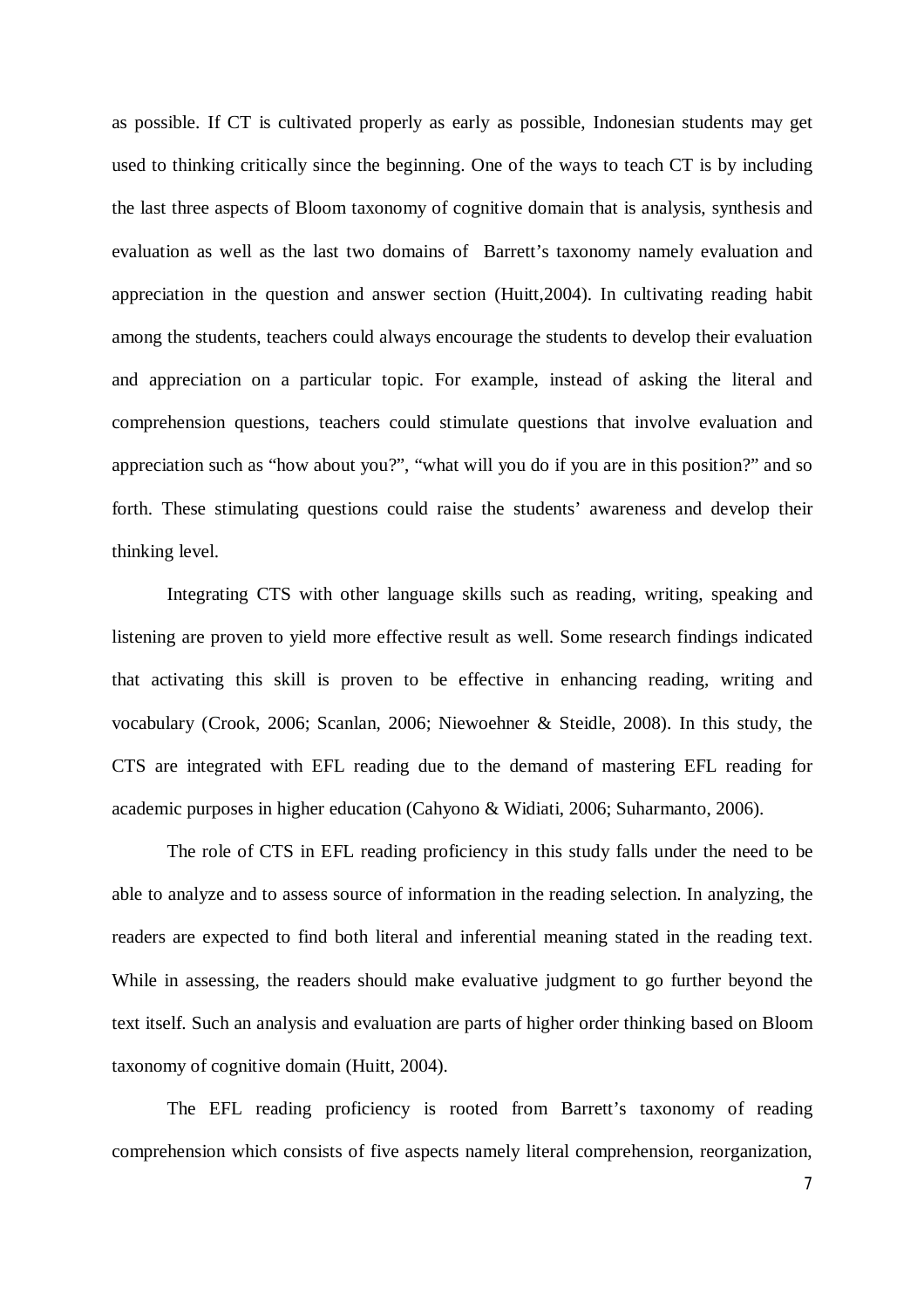inferential comprehension, evaluation and appreciation. Literal comprehension focuses on ideas and information which are explicitly stated in the reading selection. Reorganization requires the student to analyze, synthesize, and/or organize ideas or information explicitly stated in the reading selection. Inferential comprehension is demonstrated by the student when he/she uses the ideas and information explicitly stated in the reading selection as a basis for making intelligent guesses/hypotheses. Evaluation requires responses indicating that an evaluative judgment has been made. Appreciation involves all of the above cognitive dimensions of reading, and requiring being aesthetically and emotionally sensitive to the ideas and information in the reading selection.

From the three aspects of cognitive competences, this study is going to find the relationship between IQ and CTS in reading as well as finding the contribution of IQ and CTS in reading on EFL proficiency. Some findings regarding the relationship of these variables are described in the following.

The relationship between intelligence and critical thinking skills indicated that there is no relationship between the two constructs. One finding is revealed by Butler (2012) who argued that critical thinking is what intelligent test fails to adequately measure. This idea echoes the general consensus among the researchers that intelligence and critical thinking are separate constructs and was empirically tested in a series of studies that explored the relationship. Thus, critical thinking and intelligence are separable constructs but share at least one common attribute that they are difficult to adequately assess. This finding is supported by Jauk (2013) who stated that there is still no consensus on how the two constructs, critical thinking and intelligence are related. On the basis of these findings, one of the purposes of this study is to find out how intelligence and critical thinking skills focusing on EFL reading are related.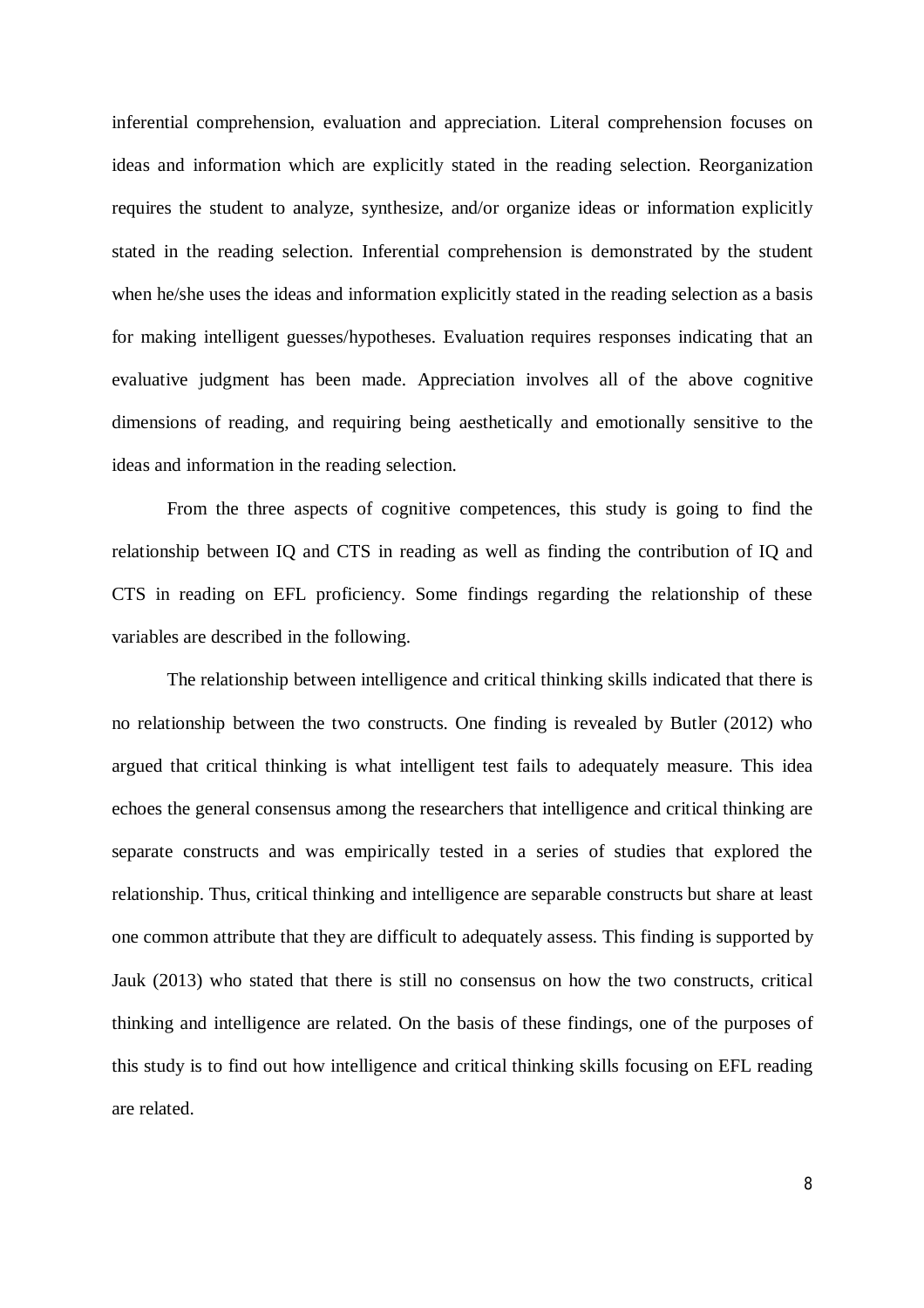Different from the not significant relationship between intelligence and critical thinking skills, some studies revealed that there is a significant relationship between intelligence and language proficiency. Shakib (2011) found out that there was a reliable and meaningful relationship between emotional intelligence and language proficiency. Besides, he added that the relationship between students' emotional quotient level and their level of language proficiency was stronger in females than males. In addition, Csapo & Nikolov (2009) supported those findings by stating that there is a significant relationship between inductive reasoning skills and German or English proficiency among Hungarian in educational context. Wray  $&$  Fox (2013) also revealed that there is a significant contribution between specific cognitive and language function among young children of seven to eight years old and at their school age. In Indonesian context, Azwar (2010) stated that some studies revealed the significant relationship between IQ test and school achievement, and some others are not. Further, he stated that studies by Wulan, (1986); Pratomo, Purnamaningsih & Harjito (1987); Yuniarti (1988); Suparmi (1991); Budimarwanto (1991) have revealed the significant correlation between IQ test and school achievement in all level of education starting from elementary schools to higher education. Some others, such as the studies by Christianti (1987); Wulan (1986); Purnamaningsih (1987); Utami (1994) found out the not significant relationship between IQ test and school achievement. According to Saukah (2010), there will probably three reasons that make the researcher cannot reject the null hypothesis, first, perhaps because the number of the subject (N) is not big enough, second, the instrument to collect the data is not valid and third, the design of the study is not a right design. On the basis of these findings, this study is going to find out the relationship between intelligence, critical thinking skills in reading and EFL proficiency among English department students.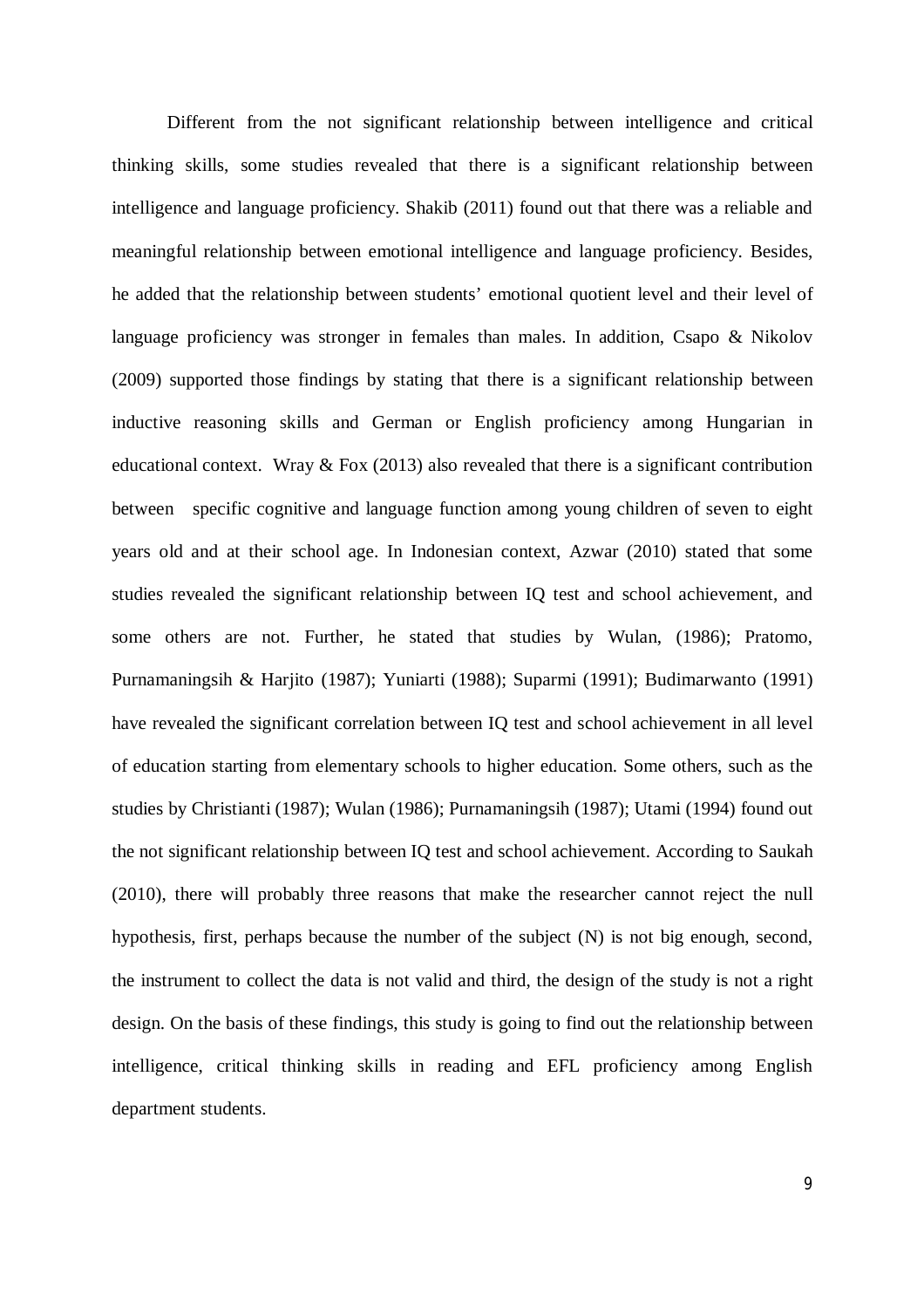Besides finding the relationship between intelligence and critical thinking skills and between intelligence and language proficiency, this study is going to investigate the relationship between critical thinking skills and language proficiency as well. Some studies related to this issue are proposed by Bernard (2008) and Lun (2010). Bernard postulated that scores on critical thinking tests have been found to be predictive of or associated with success in a variety of settings for example teaching critical thinking skills, success of educational programs, teaching clinical skills and a variety of abilities for example general academic success. This finding is confirmed by Lun (2010) who proposed that the scores of critical thinking skills significantly predict grade in a university course. In addition, culture does not show effect on the link between scores of critical thinking and grades. From the two findings, it can be concluded that there is a close relationship between skills in thinking critically and language proficiency.

One of the valid instruments to measure adult intelligence (from early adulthood, 20 – 30 years old, to middle adulthood, 30 – 65 years old) is Wechsler Adult Intelligence Scale (WAIS). There are three levels of Wechsler Intelligence scale namely Wechsler Adult Intelligence Scale (WAIS), Wechsler Intelligence Scale for Children (WISC) and Wechsler Preschool and Primary Scale of Intelligence (WPPSI). The Wechsler tests yield three scores: a verbal score, a performance score and an overall score. On the basis of the need of this study, The Wechsler Adult Intelligence Scale (WAIS) is more properly used since it is intended to measure adult intelligence including verbal intelligence, performance intelligence and the overall scores of intelligences. The scores of IQ then is related with the scores of CTS in reading.

In terms of assessing the CTS, one of the most common authentic assessments for CT is using International CT Test. In measuring CTS in reading, the test is in the form of analyzing an article using eight elements of reasoning and assessing an article using nine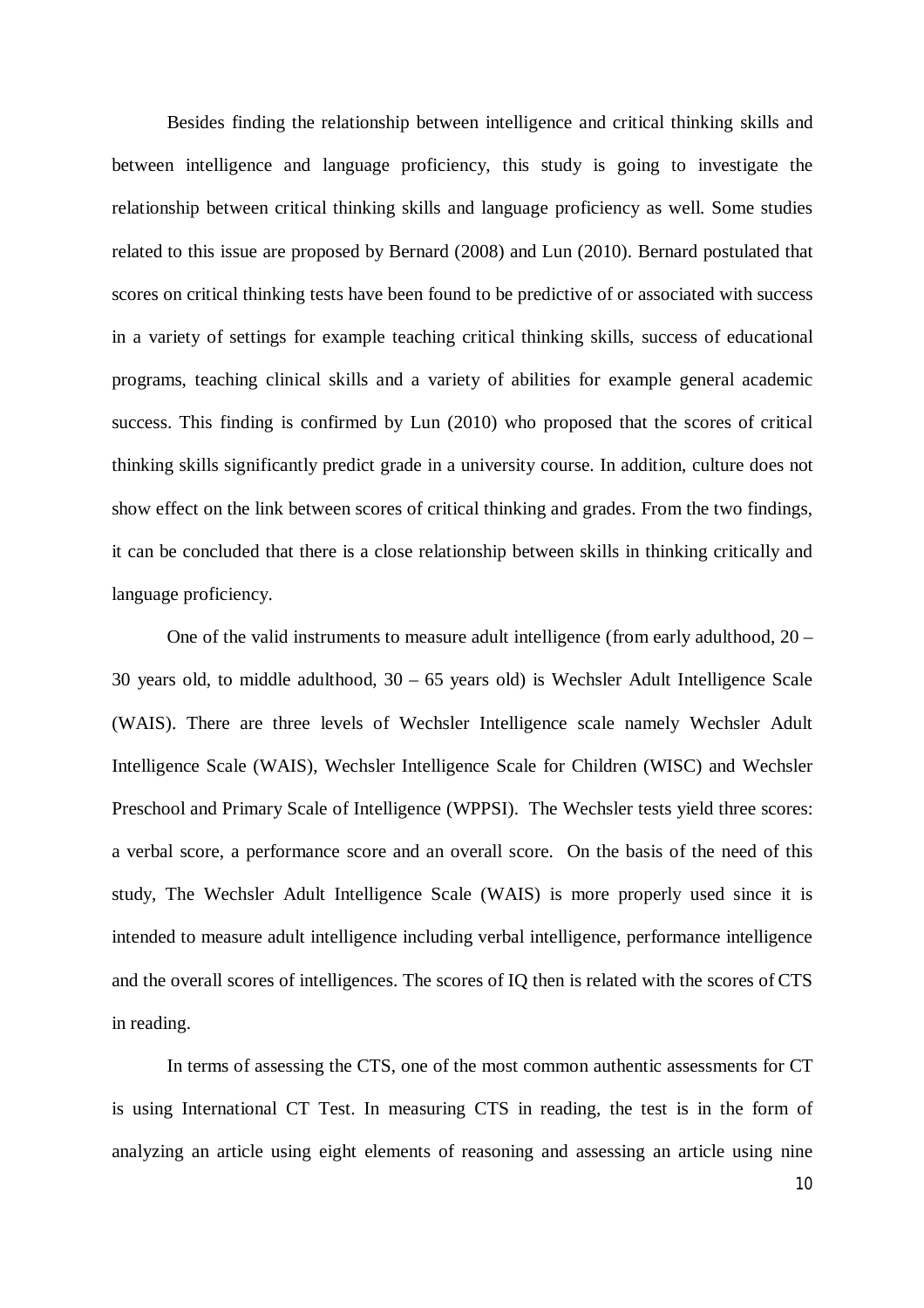intellectual standards. Both of the tests could be assessed using scoring rubric for assessing eight elements of reasoning and for measuring nine intellectual standards constructed by Stonewater and Wolcott (2005). The result of assessment could determine the extent to which the EFL learners have learned to think critically within a discipline or subject (Paul and Elder, 2006). This type of assessment has been conducted by West High School in Nebraska in 2010, and it was proven to be successful to measure the High School students' CT in reading. Using EFL context, this study attempts to adapt the two instruments by giving more specific instruction to measure the CTS in reading among English department students.

The purpose of the International CT test is to provide an assessment of the fundamentals of CT that can be used in any subject. Paul and Elder (2006) stated that there are two goals of the test, firstly, to provide a reasonable way to determine the extent to which the EFL learners have learned to think critically within a discipline or subject, and secondly, to provide a test instrument that stimulates faculty to teach their discipline so as to foster CT in the students.

Another type of international CT test is Assessment Rubric for CT (ARC). It is a type of CT test which is introduced by Stonewater and Wolcott in 2005. This ARC is divided into two parts namely analyzing an article and assessing an article. The analysis is worth 80 points; the assessment is worth 20. In the analysis segment of the test, the student must accurately identify the elements of reasoning within an article given (each response is worth 10 points). In the assessment segment of the test, the student must assess the quality thinking of the writer using nine intellectual standards (the total assessment is worth 20 points).

In order to know the extent to which the EFL learners master CTS, ranging from the grading criteria of advanced, proficient, progressing, and beginning. The International CT Test is the appropriate instrument to measure, as what has already been stated by Paul and Elder (2006:3) in their quotation "The International CT Test is the perfect test to teach. For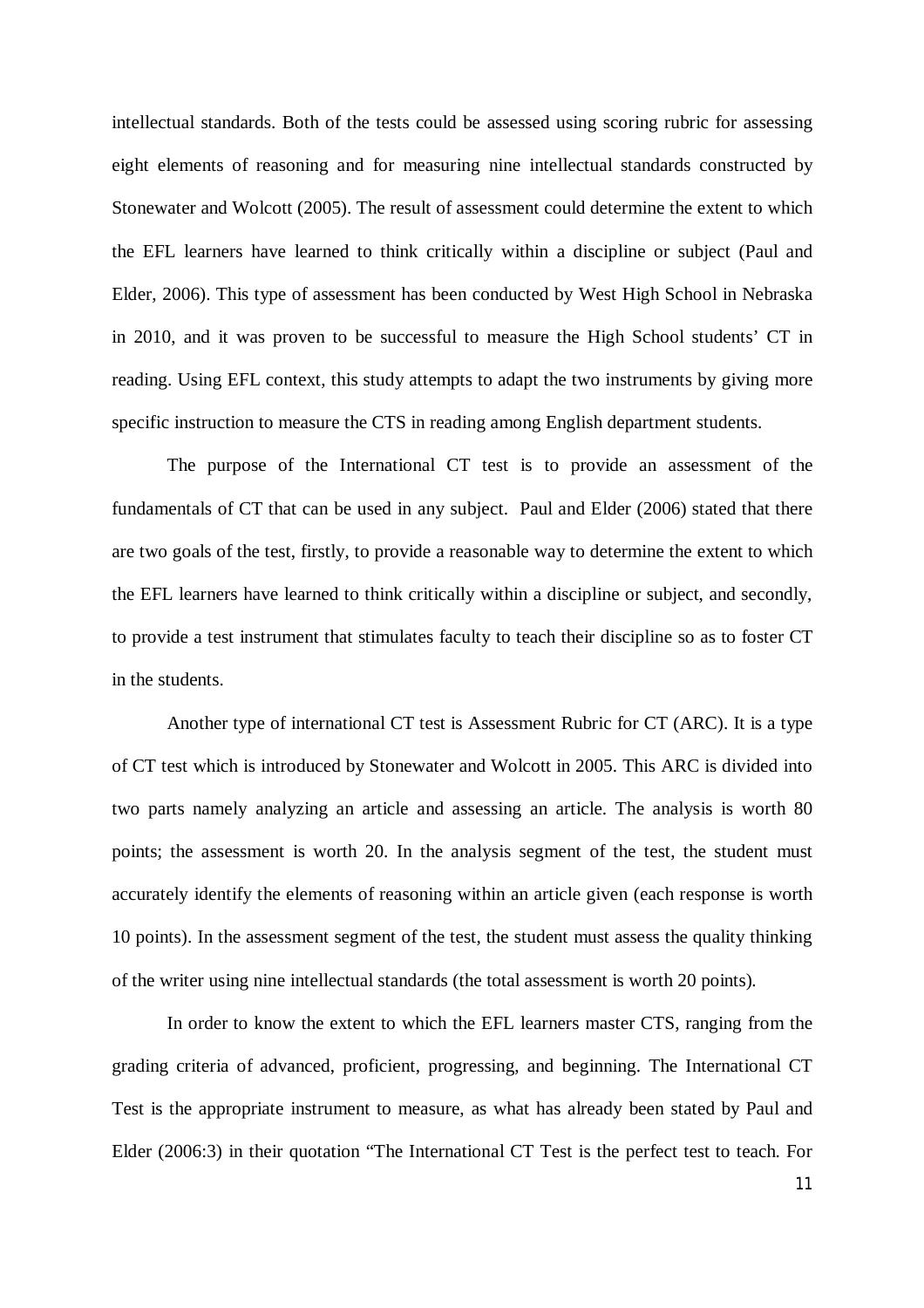one, the structure and standards for thought explicit in the test are relevant to thinking in all departments and divisions".

The above types of CT tests have already been implemented in some schools in the US. Crook (2006), the principle of West High School in Nebraska relates CTS with reading, writing and questioning skills. He reported that CTS are proven to be successful to improve the High School students' performance in ACT (Application of CT) and SAT (Standards for Assessing Quality Thinking) tests. Therefore, the staff development program utilizes CT instruction for the High school staff. The instrument which is used to assess the students' performance is using The International CT Assessment defined by Dr. Richard Paul consisting of two parts. The first part requires students to respond to a series of questions pertaining to articles they have given to read. The second part requires that students write an evaluation of an article using standards to evaluate the quality of the author's thinking. The eight standards are purpose, question, information, inferences, concepts, assumptions, implications and point of view. Each student paper is double-scored by trained district raters using an analytical rubric. Scores are not expressed as a percent of students hitting a cutscore, but instead as a raw score. The CT Assessment was chosen as a measure of CT due to its content and close alignment with the CT goal. Although these two rubrics are used in high school in English speaking country, these rubrics seem working for EFL students at the university level.

On the basis of these findings, this study is intended to relate IQ with CTS of the preadvanced EFL learners in reading which is later formulated in the first research problem. There are four levels of CTS according to Paul and Elder (2006) namely advanced, proficient, progressing and beginning. These four levels of CT and reading, then, are associated with English Department students' scores of intelligences and English Proficiency. The

12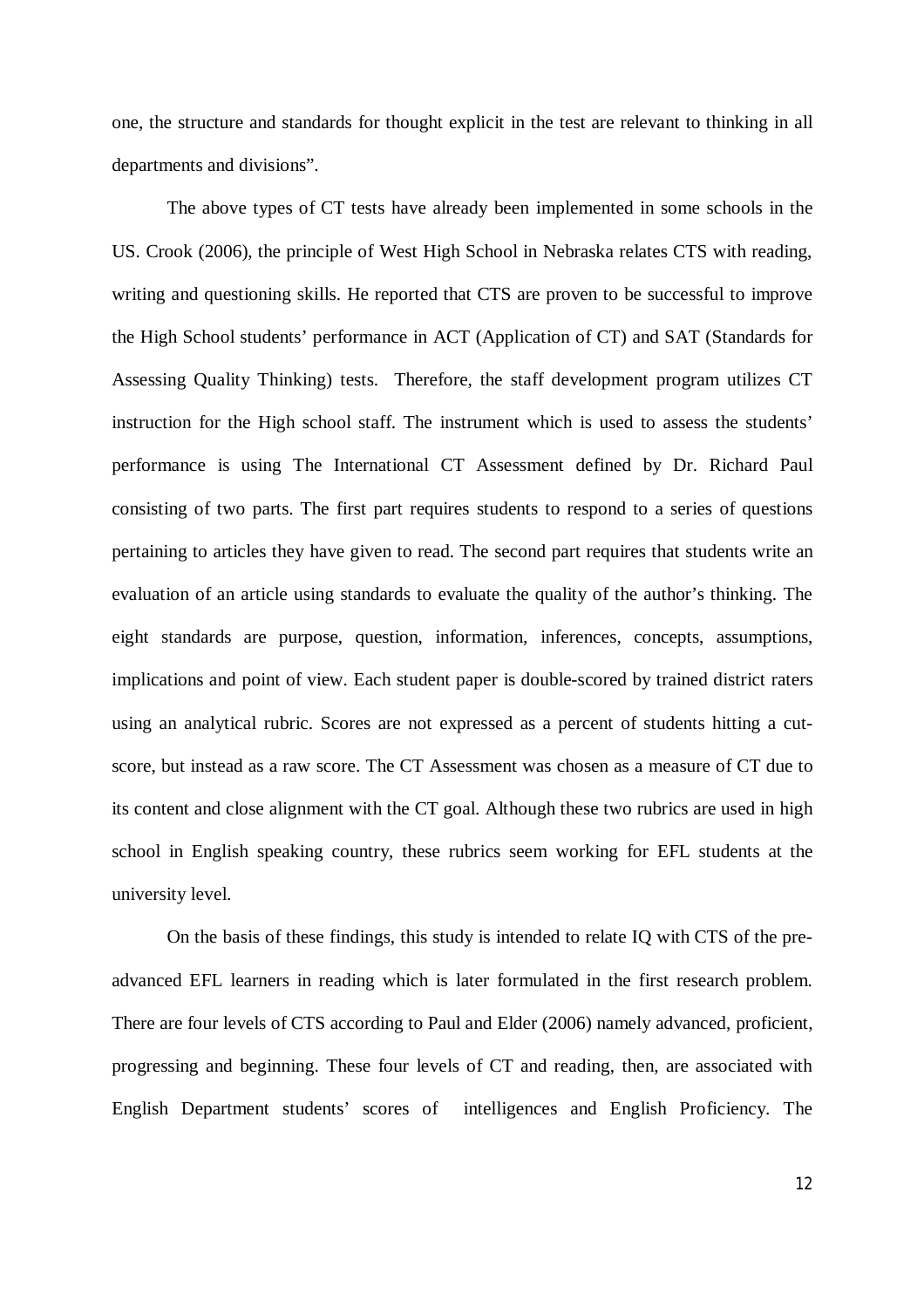instrument to measure the students' intelligence is using Intelligence Quotient, further it is called IQ test.

Besides relating IQ with CT scores, this study is also intended to find out the contribution of IQ and CTS in reading to EFL proficiency. The EFL Proficiency of the students is measured by using EFL proficiency test designed by the Faculty of Culture Studies in the University of Brawijaya. The scores of EFL proficiency were obtained from the test administered in February 2012.

With this regard, this study is going to see how IQ relate to CTS in reading, then finding the contribution of IQ and CTS in reading to EFL proficiency, which is further elaborated in the following research problems.

There are two research problems that are going to be discussed in this study. Firstly, how is IQ related to CTS in reading? Secondly, how do IQ and CTS in reading contribute to EFL proficiency?

Regarding the two research problems, the objectives of this study is 1) to find out the relationship between IQ and CTS in reading, 2) to find out the contribution of IQ and CTS in reading to EFL proficiency.

### **METHODS**

The design of the study is ex-post facto. In this study, the researcher tried to establish the co-relational relationship between IQ and CTS in reading, then find out the contribution of both variables to EFL proficiency. The ex-post facto design was appropriate for this study since the IQ and CTS in reading which served as an independent variable could not be manipulated by the researcher. Furthermore, the dependent variables namely the EFL proficiency could not be controlled; therefore, this influence the relationship between IQ and CTS in reading.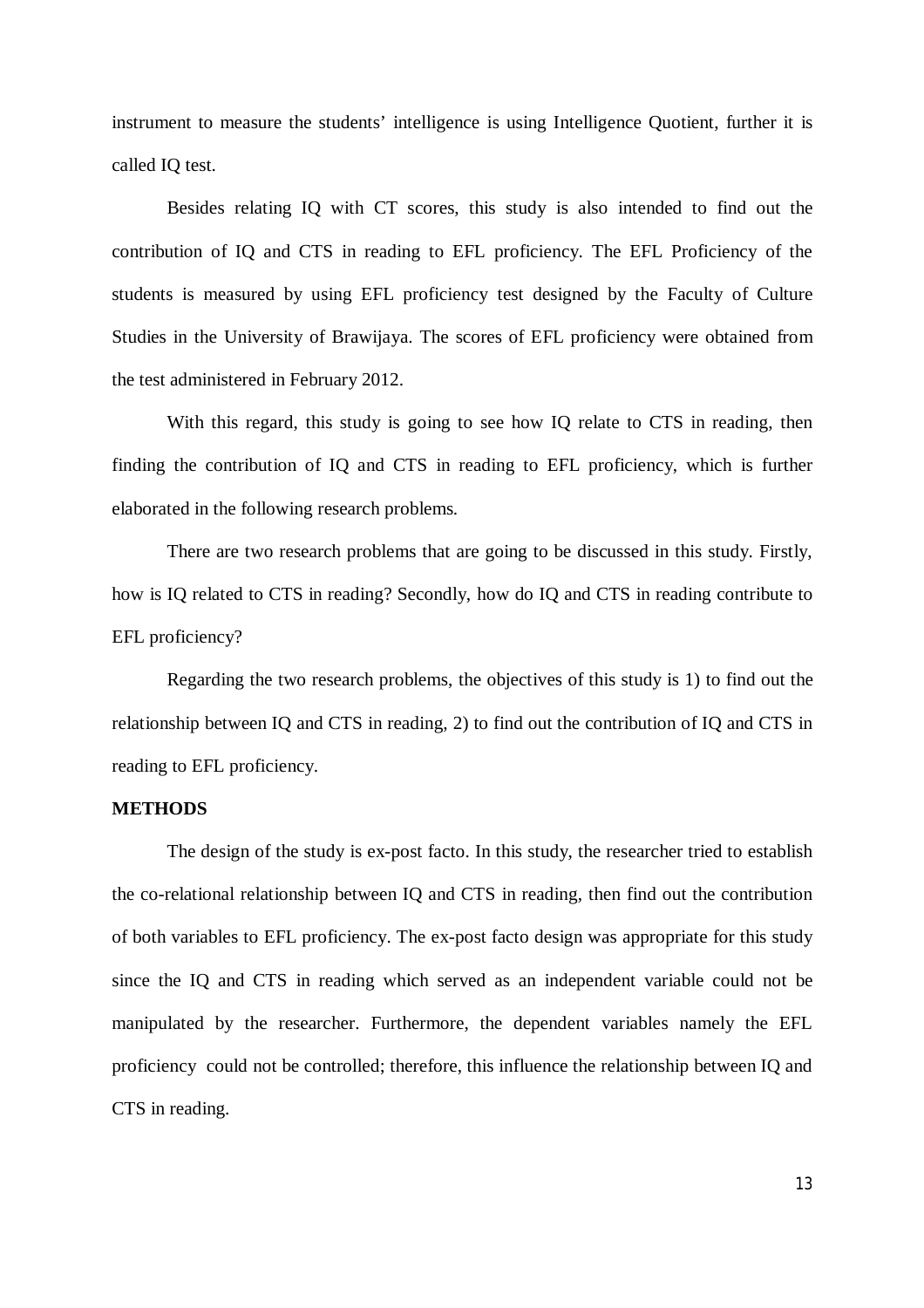The research project was executed by employing IQ test and its correlation with CTS in reading. After finding the correlation, multiple regression is run to find out the contribution of both variables IQ and CTS in reading to EFL proficiency. The former was designed to answer the first research question and the latter the second. With the first question, answers concerning how IQ relates to CTS in reading are described. The way to measure IQ is using WAIS and administered by Psychological Department of Brawijaya University. The scores of CTS in reading are obtained by conducting CTS in reading test ARC developed by Stonewater and Wollcott (2005) on the basis of the construct validity designed by Paul and Elder (2006), and this is one of the standardized tests to measure CTS in reading.

As a second question has to do with the contribution of IQ and CTS in reading to EFL proficiency, the multiple regression is developed. The multiple regression is used to predict a Y score from two X scores, partially and simultaneously. Since both correlation and multiple regression reside within the camp of quantitative types of research (Ary et al, 2002), in general, the research can be referred to as quantitative. The following diagram will describe the relationship among the variables.



**Figure 1 Design of the Study**

From the above figure, it can be seen the relationship between the variables. The way to answer the first research question is by running the correlation study between variable X (IQ) and Y (CTS in reading). The second research question is answered by conducting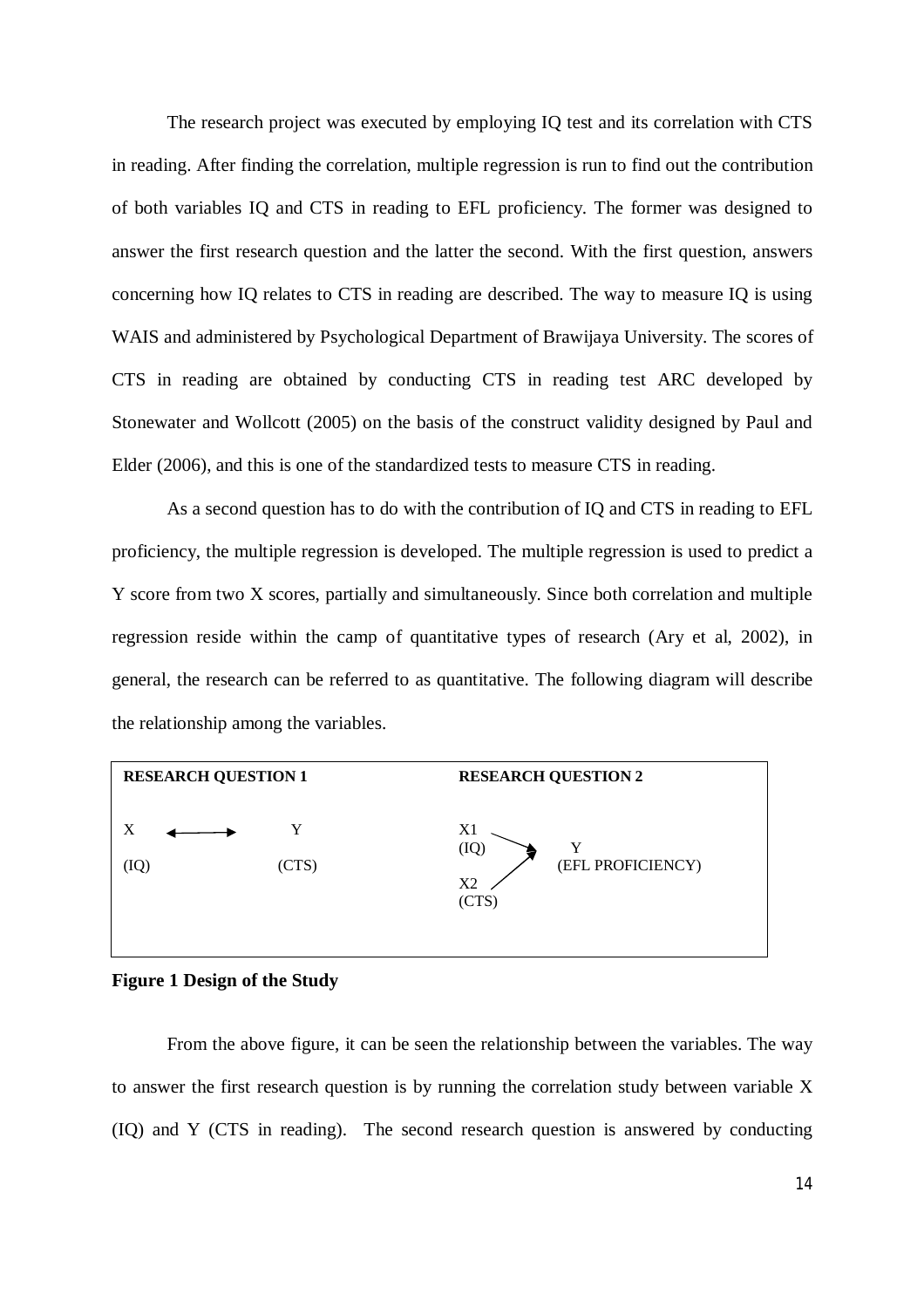multiple regression between two independent variables X1 (IQ) and X2 (CTS in reading) and dependent variable Y (EFL proficiency).

The target population of this study is all the third year students of English department. The subject of this study is the third year students of English department at Univeristas Brawijaya who have already passed from all reading skill courses such as Basic Reading Skills, Critical Reading and Extensive Reading worth 12 credits. Besides, they are at early adulthood (20-30 years old) period of cognitive development. English department of Brawijaya University in Malang is chosen as the place to conduct the study because the number of students enrolling in Universitas Brawijaya constantly increase from year to year and be the biggest in East Java (Academic documents of Universitas Brawijaya, 2012).

To control the language mastery of higher order thinking, the subjects are selected using purposive sampling of 35 students out of 228 the third year students on the basis of their EFL proficiency scores of at least 500. These 35 samples have already fulfilled the minimum requirement of taking samples that is 10% of the population (Ary et al, 2002). The 228 sixth semester students were given CT tests which were administered once in 90 minute duration of test time. After administering the CT tests, the samples were selected on the basis of their EP scores of 500 as the minimum. Those 228 sixth semester students of English department were divided into 6 classes. On the basis of their EP score of the minimum 500, there were 5 out of 42 students from class A, 8 out of 39 from class B, 4 out of 33 from class C, 10 out of 43 from class D, 4 out of 40 from class E and 4 out of 31 from class F were selected as samples. From this purposive sampling then the 35 samples were selected.

The aim of administering the EP is to select the subjects on the basis of their EP level. According to the guideline of administering TOEFL based on Educational Testing Service (ETS), the TOEFL equivalent score of 500 is considered in advanced level, so when they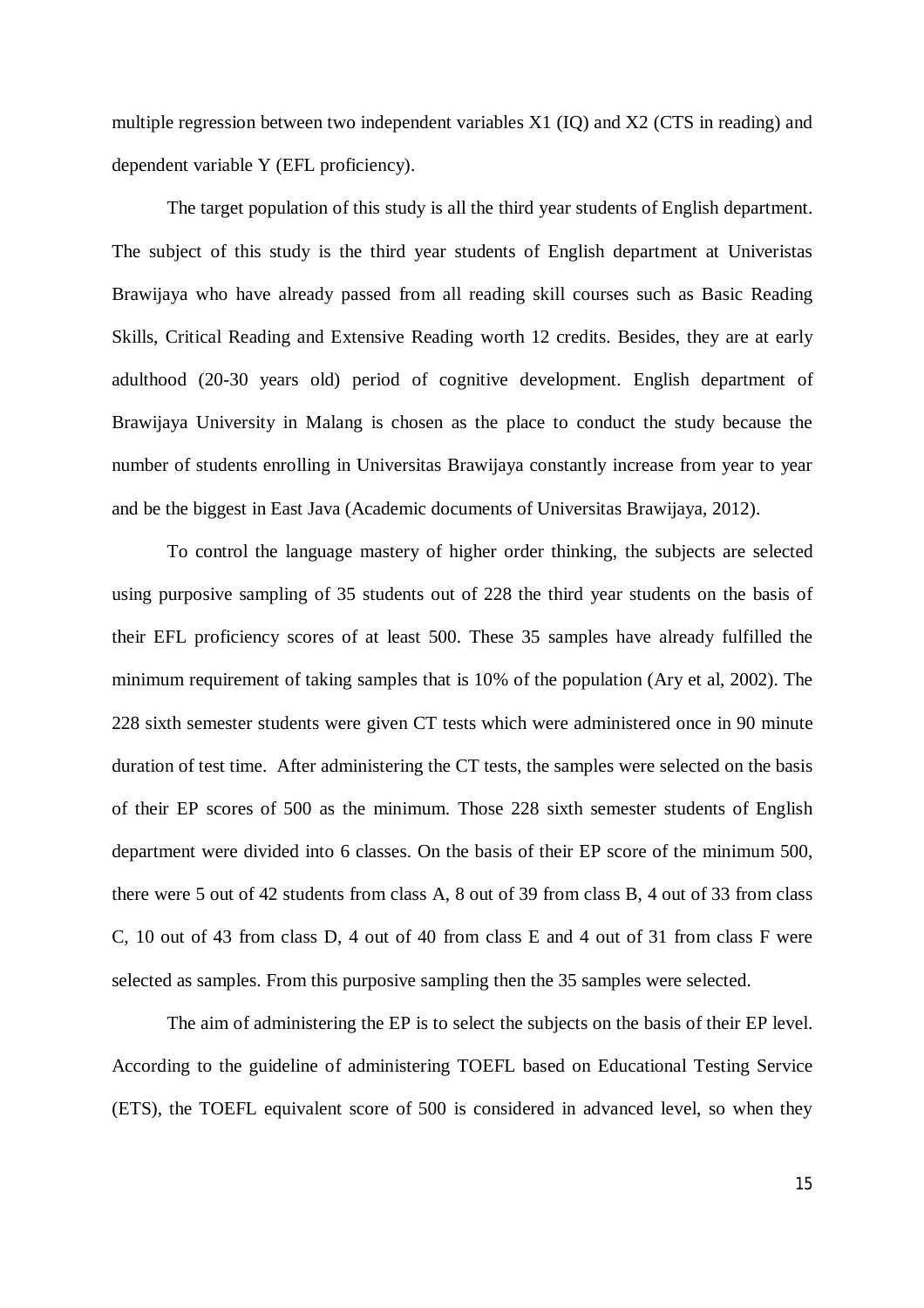have to do the critical thinking test, it is assumed that they have no language problems anymore.

The EP scores of the English Department students in the Faculty of Culture Studies are assessed regularly in the beginning of the semester; therefore the researcher only selects the subjects on the basis of their newest EP results namely the EP scores in the even semester of 2011/2012 period in February 2012.

There are two research instruments used in this study. Firstly, using adapted ARC (Assessment Rubric of Critical Thinking) developed by Stonewater and Wolcott (2005) to measure CTS in reading, and secondly using IQ (Intelligent Quotient) Test developed by the Psychological Department under the Faculty of Social and Political Science of Universitas Brawijaya in Malang, to measure the early adulthood's cognitive skills. The former instrument, ARC has already been tried out to the English department students and it undergoes some changes to be adapted into Indonesian context. There are two kinds of CT test, firstly analyzing an article and secondly, assessing the articles, with the focus on assessing the author's thinking. Each of the tests has four categories of scoring from advanced ( $> 75$ ), proficient ( $> 50 - 75$ ), progressing ( $> 25 - 50$ ) to beginning ( $< 25$ ). After analyzing, the text is assessed using nine intellectual standards to evaluate the author's thinking. The author's thinking is scored using the four categories as well from advanced (20), proficient (15), progressing (10) and beginning (5).

#### **FINDINGS AND DISCUSSIONS**

On the basis of the statistical result using SPSS 16; it was found that there is no significant relationship between IQ and CTS in reading. This result was obtained by using Pearson Product Moment Correlation Coefficient scores to find the relationship between two variables IQ and CTS in reading. The p-value was described in table 1.

16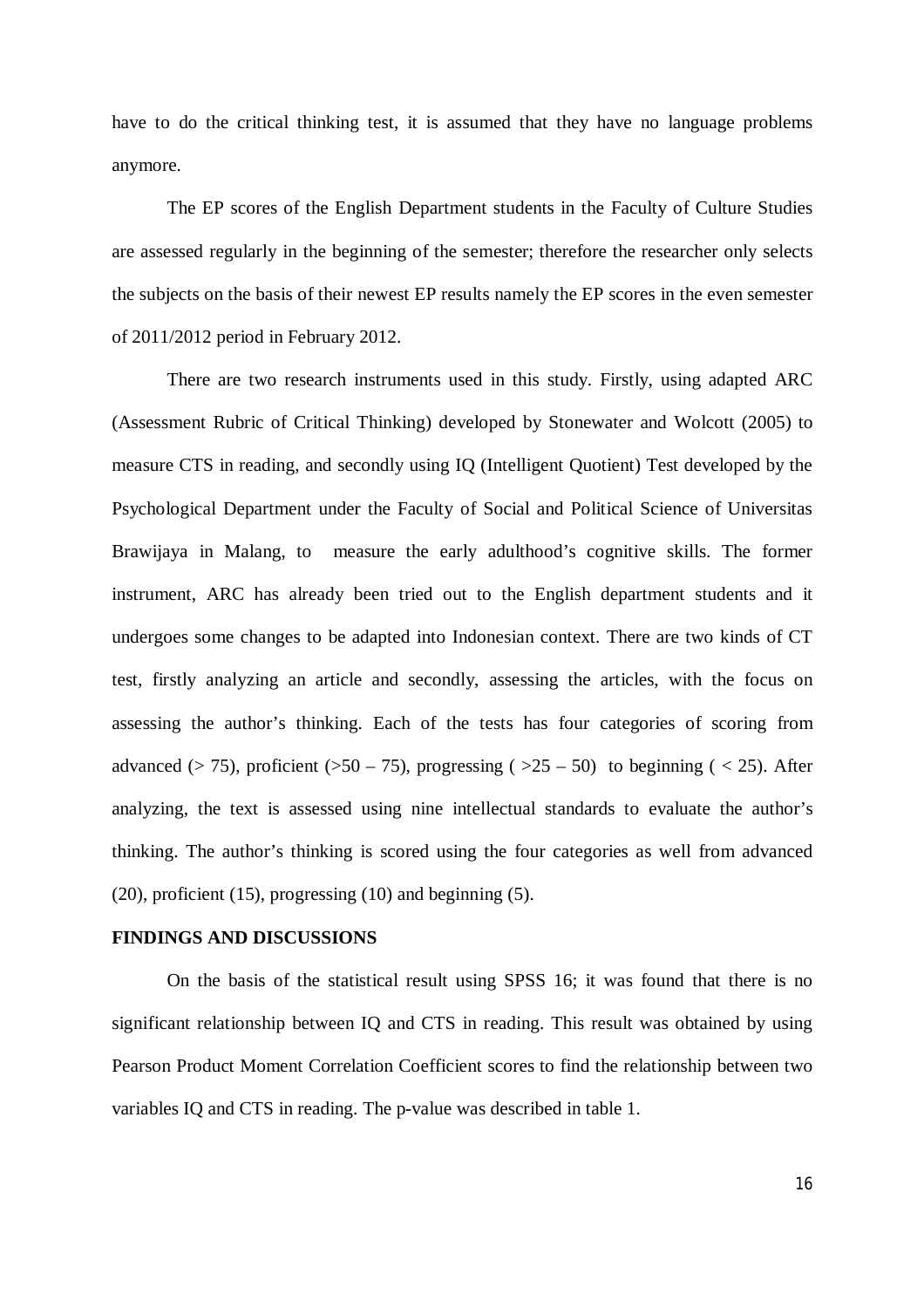| <b>Relationship</b>   | <b>Correlation Coefficient</b> <i>p-value</i> |       | Interpretation  |
|-----------------------|-----------------------------------------------|-------|-----------------|
| IQ and CTS in Reading | $-0.011$                                      | 0.949 | Not Significant |

From table 1, it was seen that the p-value of 0.949 is bigger than  $\alpha = 0.10$ . This value indicated that there is no significant relationship between IQ and CTS in reading. Regarding the second research question, the multiple regression analysis shows that there is no significant relationship between IQ and CTS in reading to EFL proficiency. But the partial analysis indicated that there is a significant relationship between CTS in reading and EFL proficiency. The detailed description is in the following table.

| <b>Variable</b>        | <b>Std coefficient</b><br>B | <b>Coefficient</b> | $t_{\text{count}}$ | <i>p</i> -value | <b>Interpretation</b> |
|------------------------|-----------------------------|--------------------|--------------------|-----------------|-----------------------|
| Constant               |                             | 474.514            | 6.789              | 0.000           | Significant           |
| IQ Variable            | $-0.056$                    | $-0.201$           | $-0.336$           | 0.739           | Not Significant       |
| <b>CTS</b> Variable    | 0.318                       | 0.740              | 1.900              | 0.067           | Significant           |
| $\alpha$               | $= 0.10$                    |                    |                    |                 |                       |
| $R^2$                  | $= 0.105$                   |                    |                    |                 |                       |
| R                      | $= 0.323$                   |                    |                    |                 |                       |
| F-count                | $= 1.868$                   |                    |                    |                 |                       |
| $F-table(0.10, 2, 32)$ | $= 2.477$                   |                    |                    |                 |                       |
| $p$ -value             | $= 0.171$                   |                    |                    |                 |                       |
| t-table $(0.10, 34)$   | $= 1.691$                   |                    |                    |                 |                       |

It can be seen from table 2 that IQ is not significantly related with EFL proficiency, while CTS has significant relationship with EFL proficiency. The statistical interpretation is the following.

EP =  $474.514 + 0.740$  CTS – 0.201 IQ +  $\varepsilon$ 

 $\bullet$   $\beta_0 = 474.514$ 

The value of beta coefficient is 474.514 meaning that if IQ and CTS have zero value, the value of EFL proficiency is 474.514

 $\beta_1 = 0.740$ 

The regression coefficient is positive meaning that both CTS and EFL proficiency move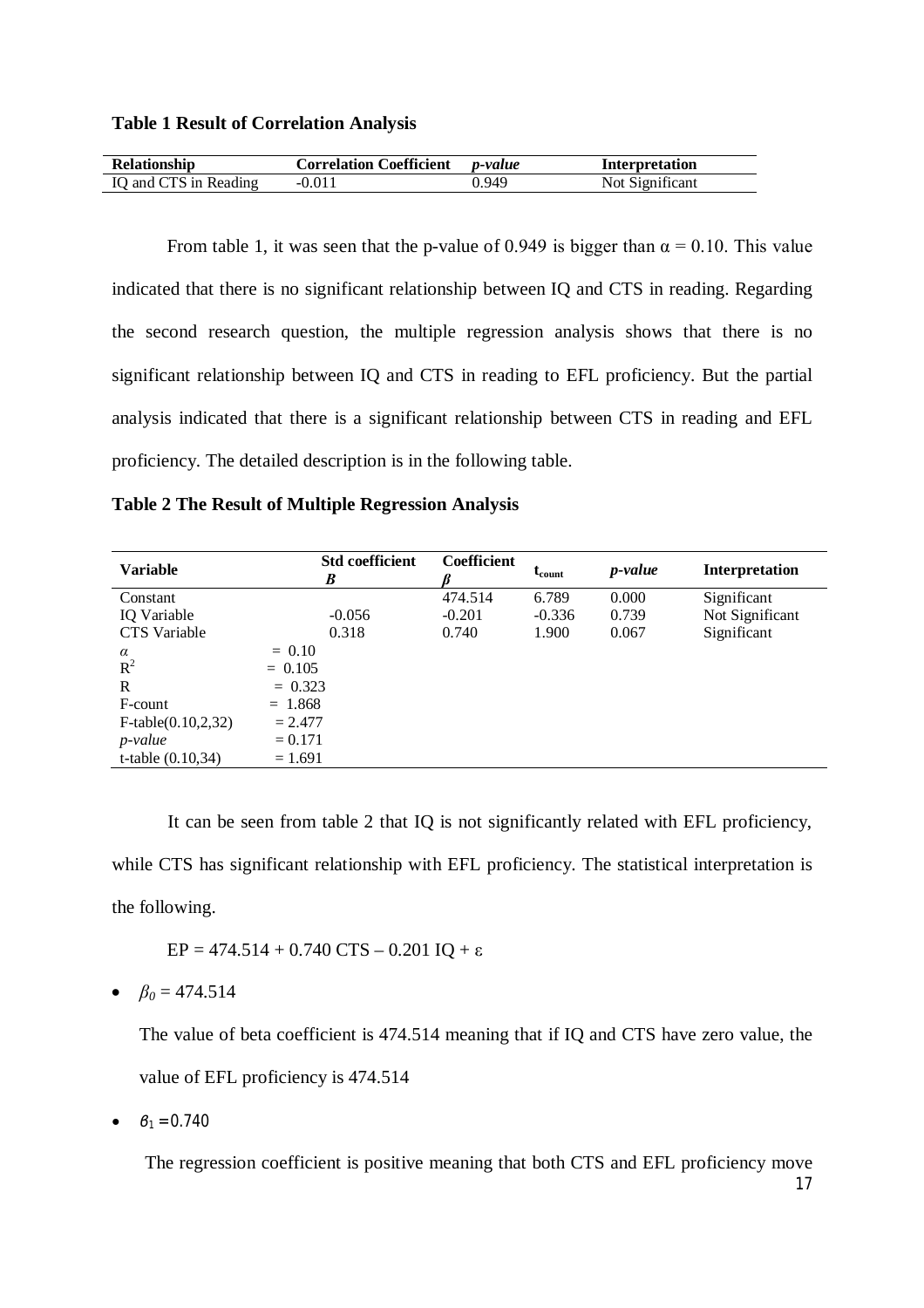to the same direction as a sign of the relationship between CTS and EFL proficiency. The higher the CTS scores, the higher the scores of EFL proficiency. The regression coefficient is 0.740, meaning that one unit increase of CTS will be followed by 0.740 unit increase of EFL proficiency.

*β<sup>2</sup>* = -0.201

The regression coefficient is negative meaning that there is opposite direction between IQ and EFL proficiency. The higher the IQ scores will be the lower the EFL proficiency scores. The value of regression coefficient is -0.201 meaning that one unit increase of IQ will be followed by 0.201 decrease of EFL proficiency.

The value of  $\mathbb{R}^2$  is coefficient of determination that measures how far the regression model could explain the variety of dependent variable (Y) in 0.105. It means that the obtained regression model could explain 10.5% variable varieties on EFL proficiency (Y). The R value is the correlation that explains the close relationship between independent variable (X) and dependent variable (Y) in 0.323 point.

From the two tables above it can be concluded that IQ has no significant relationship with CTS in reading. This finding verifies the theory proposed by Butler et.al (2012) in which CT skill is what intelligence tests failed to adequately measure because two of them are separable constructs. Thus, based on the finding in this study, a person with high intelligence score does not guarantee that he or she has high CTS and the other way around. Furthermore, Butler et.al also argued that CTS can be taught and explicit CT instruction is more beneficial than implicit instruction. This justifies an understanding that CTS do not depend on intelligence and therefore, these CTS can be cultivated. In addition to Butler, Jauk (2013) argued that there is still no consensus on how the two constructs, IQ and CTS are related.

Regarding the second research problems, there is only one variable (CTS in reading) contribute significantly to the increase of EFL proficiency. This finding verifies some theories from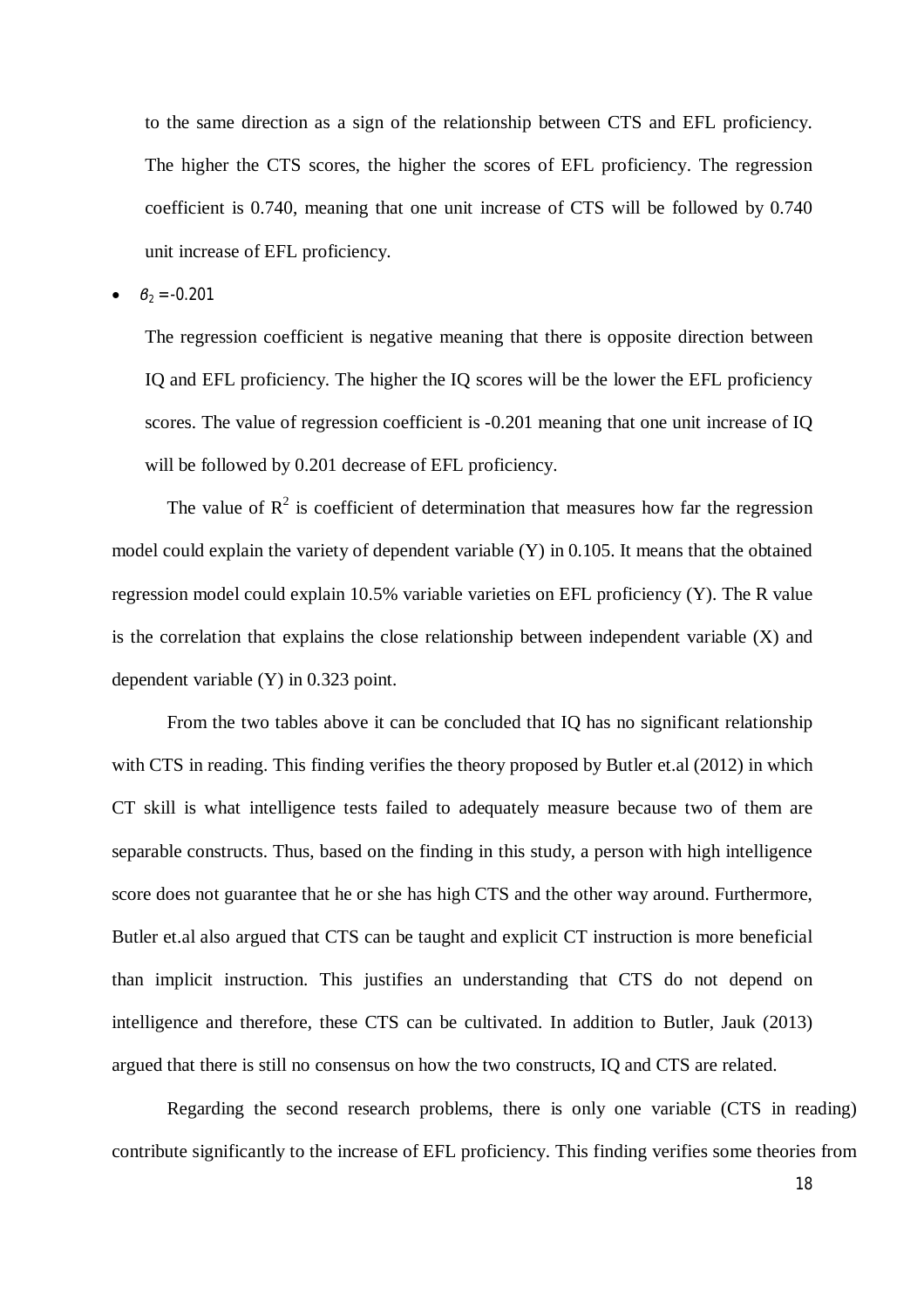Bernard (2008) and Lun (2010) that scores on critical thinking tests have been found to be predictive of or associated with success in a variety of settings for example teaching critical thinking skills, success of educational programs, teaching clinical skills and a variety of abilities for example general academic success. In addition, the scores of CTS significantly predict grade in a university course.

Regarding the less significant relationship between IQ and CTS in reading and IQ and EFL proficiency, again, the number of the students joining the test need to be taken into consideration, because the more the number of the subjects, the more significant the result will be.

In conclusion, the insignificant relationship between IQ and CTS in reading, and IQ and EFL proficiency could be caused by the reasons that IQ scores have nothing to do with critical thinking skills and EFL proficiency. The significant relationship between CTS in reading and EFL proficiency brings new horizons that CTS in reading could be taught to increase EFL proficiency without being interfered by IQ scores.

This study has some limitations regarding the number of the subjects used in this study which are not big enough or just adequate and very homogeneous as well. It is in accordance to what Saukah (2010) has already stated that there will probably two reasons that make the researcher cannot reject the null hypothesis, first, perhaps because the instrument to collect the data is not valid and second, the design of the study is not a right design. When similar study is conducted in bigger subjects without limiting the scores of the English proficiency, it may result in different findings.

### **CONCLUSIONS**

Regarding the relationship between IQ and CTS in reading, there are two conclusions that can be made such as the following:

a. The insignificant levels between IQ and CTS in reading are due to the reasons that both come from separable constructs.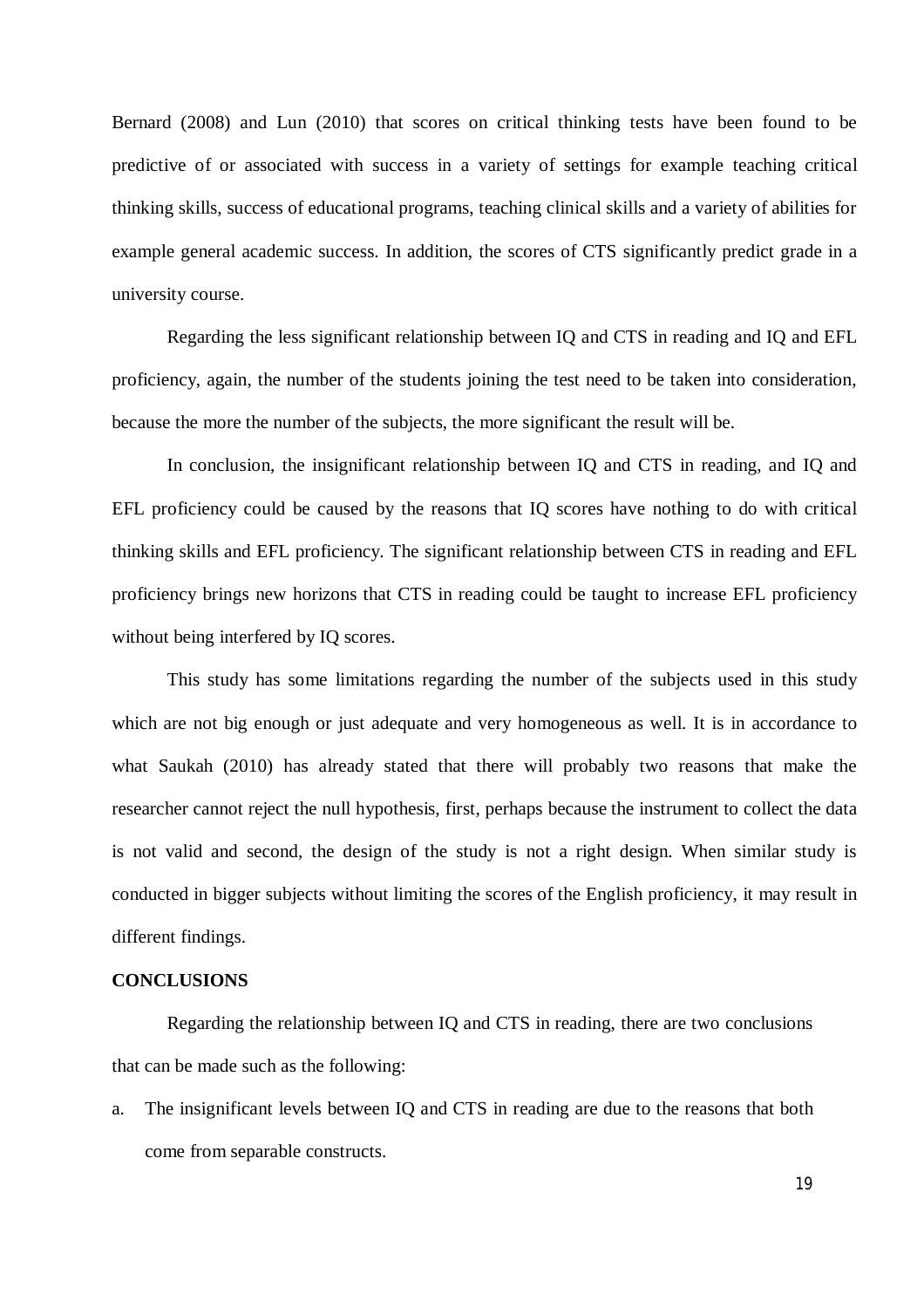b. The positive and significant relationship between CTS in reading and EFL proficiency means that the CTS in reading have been found to be predictive of or associated with success in general academic success.

Thus, in general, it can be concluded that CTS in reading determines academic success and it is not related with IQ scores. In addition, the CTS in reading can be used by pre-advanced EFL learners to analyze and assess information to identify the weaknesses of argument using certain standards or criteria.

On the basis of the findings, the pedagogical implication of the study is that the ability to read critically is not influenced by IQ. Therefore, no matter how high or low IQ, can the EFL learners read any text critically. In addition, CTS in reading can be taught to increase the scores of EFL proficiency. Therefore, it is suggested for all of the EFL teachers and curriculum developers to include CTS in reading in the curriculum and material development to increase EFL proficiency.

# **REFERENCES**

Academic Documents of Brawijaya University, 2012

Ary, D. 2002. *Introduction to Research in Education*. Holt, Rinehart and Winston Inc. USA.

- Azwar, S. 2010. Pengantar Psikologi Inteligensi. Pustaka Pelajar. Yogyakarta.
- Bernard, R.M., Zhang D, Abrami, P.C, Sicoly, F., Borokhovski, E., Surkes, M.A. 2013. Appraisal: One scale or many subscales? *Science Direct. Elsevier*, (Online), 3: 15 – 22, (http://www.sciencedirect.com) retrieved 3 January 2008. Exploring the structure of the Watson–Glaser Critical Thinking
- Budimarwanto, T. 1991. Hubungan Self Esteem dan Intelegensi dengan Prestasi Belajar pada Siswa Kelas II SMA Negeri IV Yogyakarta, *Skripsi*. Yogyakarta: Universitas Gadjah Mada.
- Butler, H.A, Dwyer, C.P, Hogan, M.J, Franco, A, Rivas, S.F, Saiz, C, Almeida, L.S. 2012. The Halpern Critical Thinking Assessment and real-world outcomes:Cross-national applications. *Science Direct. Elsevier*, (Online), 7: 112 – 121, (http://www.sciencedirect.com) retrieved 3 January 2013.
- Cahyono, B.Y, and Widiati, U. 2006. The Teaching of Reading in the Indonesian Context: The State of the Art. *TEFLIN Journal*, (Online) 17 (1): 36 – 58, (http://www.teflinjournal.org) retrieved 31 July 2011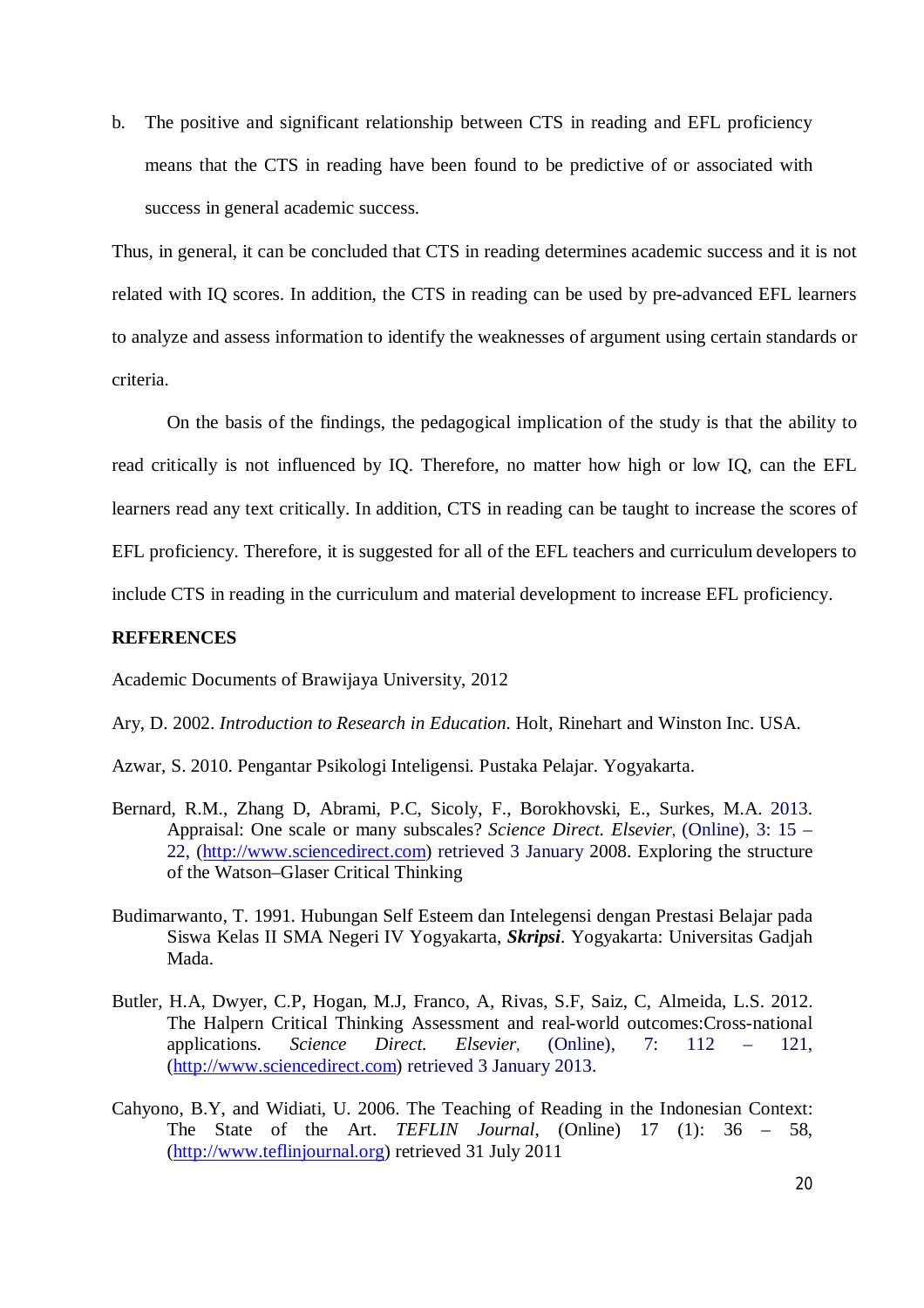- Cherry, K. 2013. Fluid versus Crystallized Inteligence. (online) (http://www.about.com.Psychology) retrieved 27 August 2013.
- Christiati, A.T. 1987. Hubungan antara Harga Diri, Motif Berprestasi dan Intelegensi dengan Prestasi Akademik di Kalangan Taruna Penerbang PLP Curug-Tangerang. *Skripsi*. Yogyakarta: Universitas Gadjah Mada.
- Clymer,J. 1968. *Barrett's Taxonomy of Reading Comprehension*. Longman.
- Cottrell, S. 2005. *Critical Thinking Skills*. Palgrave Macmillan.
- Crook,J. 2006. *Substantive Critical Thinking as Developed by the Foundation for Critical Thinking Proves Effective in Raising SAT and CAT Test Scores at West Side High School*. NCA Final Documentation Report. Nebraska.
- Csapo, B & Nikolov, M. 2009. The cognitive contribution to the development of proficiency in a foreign language. *Science Direct. Elsevier*, (Online), Vol 19, Issue 2: 209 - 218, (http://www.sciencedirect.com) retrieved 27 August 2013.
- Huitt,W. 2004. *Bloom et al.'s Taxonomy of the Cognitive Domain*. Educational Psychology Interaction. Valdosta, G.A: Valdosta State University
- Iftanti, E. 2012. A Survey of the English Reading Habits of EFL Students in Indonesia. *TEFLIN Journal, Volume 23, Number 2: 149 – 164 , July 2012*
- Jauk, E, Benedek M, Dunst, B, Neubauer, A.C. 2013. The relationship between intelligence and creativity: New support for the threshold hypothesis by means of empirical breakpoint detection. *Science Direct. Elsevier*, (Online), Intelligence 41: 212 – 221, (http://www.sciencedirect.com) retrieved 27 August 2013
- Kameo, R.M. 2007. Critical Thinking in the Classroom: Some Cultural Constraints. *English Edu. Journal of Language Teaching and Research*, Vol.7,No.1 January 2007: 1-13.
- Lie, A. 2007. Education Policy And Efl Curriculum In Indonesia: Between the Commitment To Competence And The Quest For Higher Test Scores. *TEFLIN Journal, Volume 18, Number 1: 1-14, February 2007*
- Niewoehner and Steidle. 2008. *The Loss of the Space Shuttle Columbia: Portaging Leadership Lessons with a Critical Thinking Model*. Engineering Management Journal. Columbia.
- Paul, R and Elder, L. 2006. *International Critical Thinking Test*. Foundation for Critical Thinking.
- *Peraturan Pemerintah Republik Indonesia Nomor 8 Tahun 2012 tentang Kerangka Kualifikasi Nasional Indonesia*. Jakarta.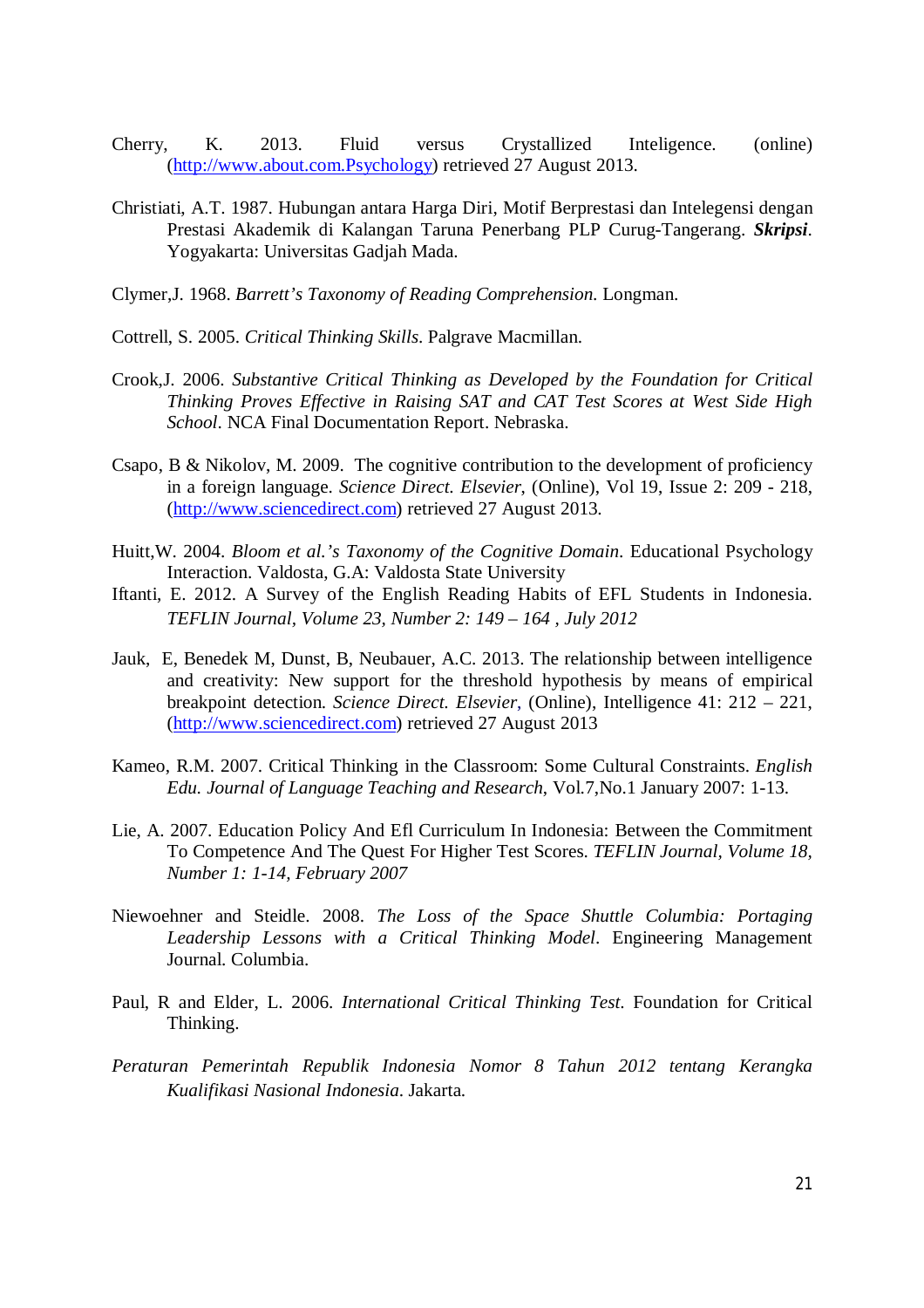- Perry, W.G.Jr. 1970. *Forms of Intellectual and Ethical Development in the College Years: A Scheme* (New York: Holt, Rinehart & Winston); reprinted Nov 1998; Jossey – Bass; ISBN: 0787941182.
- Pratomo, S., Purnamaningsih, E.H., & Harjito, P. 1987. Pengaruh Intelegensi, Self Esteem dan Kecemasan terhadap Prestasi Belajar, Laporan Penelitian, Yogyakarta: Universitas Gadjah Mada.
- Purnamaningsih, E.H., Pratomo, S., & Utami, M.S.1987. Perbedaan Prestasi Belajar Mahasiswa yang Berasal dari SMA Jurusan IPA dan SMA Jurusan IPS pada Mahasiswa Fakultas Psikologi Universitas Gadjah Mada Angkatan Tahun 1995/1996, Laporan Penelitian, Yogyakarta: Universitas Gadjah Mada.
- Santrock, J.W. 2002. *Life-Span Development*. Penerbit Erlangga. Surabaya.
- Saukah, A. 2010. Classroom Lecture. Malang. Indonesia.
- Scanlan, J.S. 2006. The Effect of Richard Paul's Universal Elements and Standards of Reasoning on Twelfth Grade Composition. *The Journal of Educational Research.* Washington.
- Shakib, S, Barani, G. 2011. The Relationship between Emotional Intelligence and Language Proficiency of Iranian High School Students. *Science Direct. Elsevier*, (Online), Procedia – Social and Behavioral Sciences 30 : 1603 - 1607, (http://www.sciencedirect.com) retrieved 27 August 2013
- Stonewater J.K.& Wolcott, S.K. 2005. *Two Rubrics for Critical Thinking Assessment: A Mini – Training Session.* Oxford. The 2005 Assessment Institute at IUPUI.
- Sternberg, R.J. 2009. *Cognitive Psychology*. Wadsworth. Cengage Learning. Belmont, CA.
- Sulistyo, G.H. & Suharmanto. 2007. Archetypal Efl Readers: Preliminary Empirical Evidence Substantiated From Selected Discriminating Variables. *TEFLIN Journal, Volume 18, Number 1: 68 – 93, February 200.*
- Suparmi. 1991. Hubungan antara Sikap Mandiri, Motif Berprestasi dan Intelegensi dengan Prestasi Akademik pada Mahasiswa Fakultas Geografi Universitas Gadjah Mada, *Skripsi*, Yogyakarta: Universitas Gadjah Mada
- Utami, I. 1994. Hubungan antara Percaya Diri, Locus of Control dengan Prestasi Belajar Matematika pada Sistem Sekolah Menengah Atas di Kotamadya Yogyakarta, *Skripsi*, Yogyakarta: Universitas Gadjah Mada.
- Wray, A.H & Fox, C.W. 2013. Specific Aspects of Cognitive and Language Proficiency Account for Variability in Neural Indices of Semantic and Syntactic Processing in Children. *Developmental Cognitive Neuroscience. Vol.5: 149 – 171.*